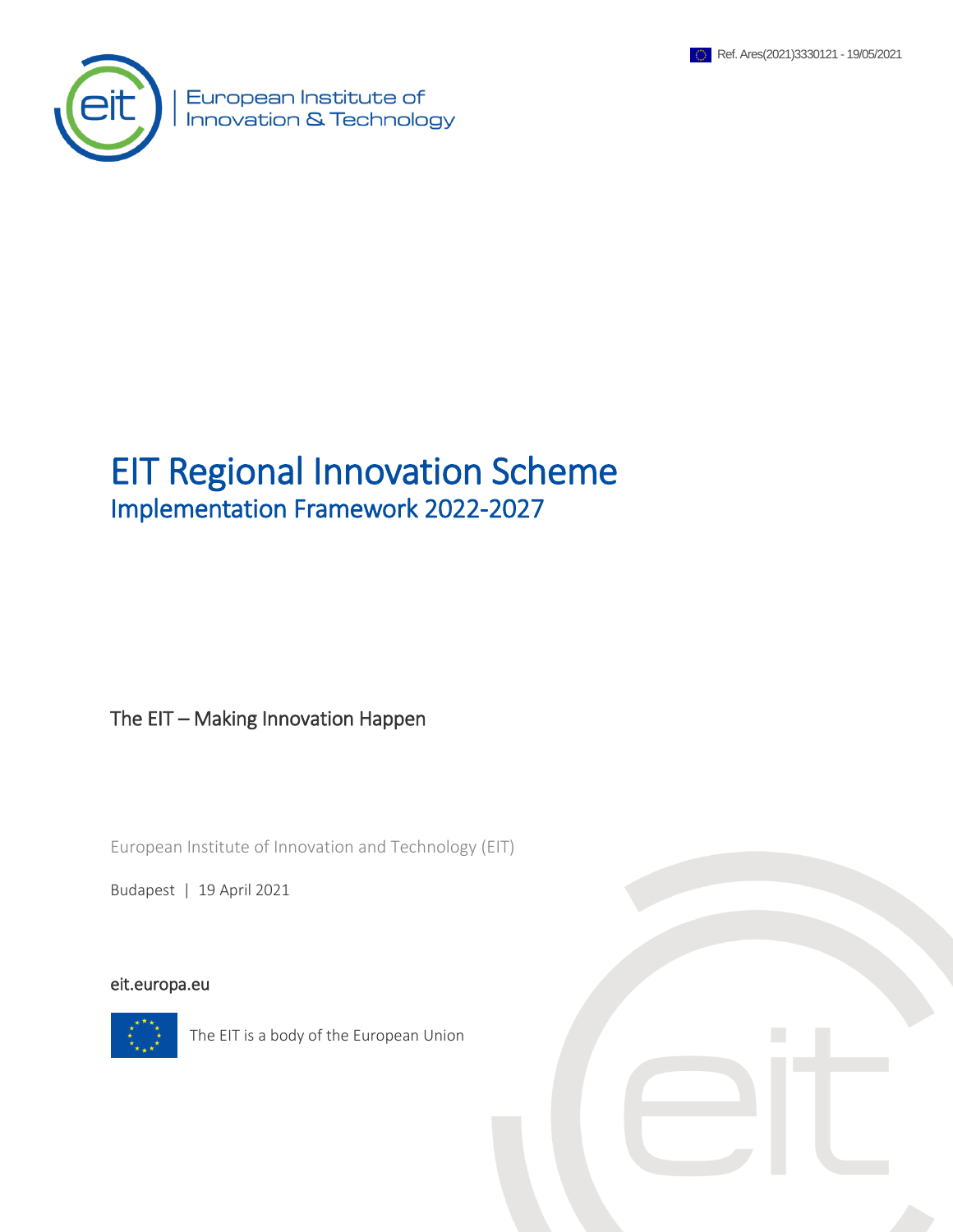

# **Contents**

| 1. |                                                                               |  |
|----|-------------------------------------------------------------------------------|--|
| 2. |                                                                               |  |
| 3. |                                                                               |  |
| 4. |                                                                               |  |
|    |                                                                               |  |
|    |                                                                               |  |
|    |                                                                               |  |
|    |                                                                               |  |
|    |                                                                               |  |
|    | 4.2. Link local innovation ecosystems to pan-European innovation ecosystems 9 |  |
| 5. |                                                                               |  |
| 6. |                                                                               |  |
| 7. |                                                                               |  |
| 8. |                                                                               |  |
| 9. |                                                                               |  |
|    |                                                                               |  |
|    |                                                                               |  |
|    |                                                                               |  |
|    |                                                                               |  |
|    |                                                                               |  |
|    |                                                                               |  |
|    |                                                                               |  |
|    |                                                                               |  |
|    |                                                                               |  |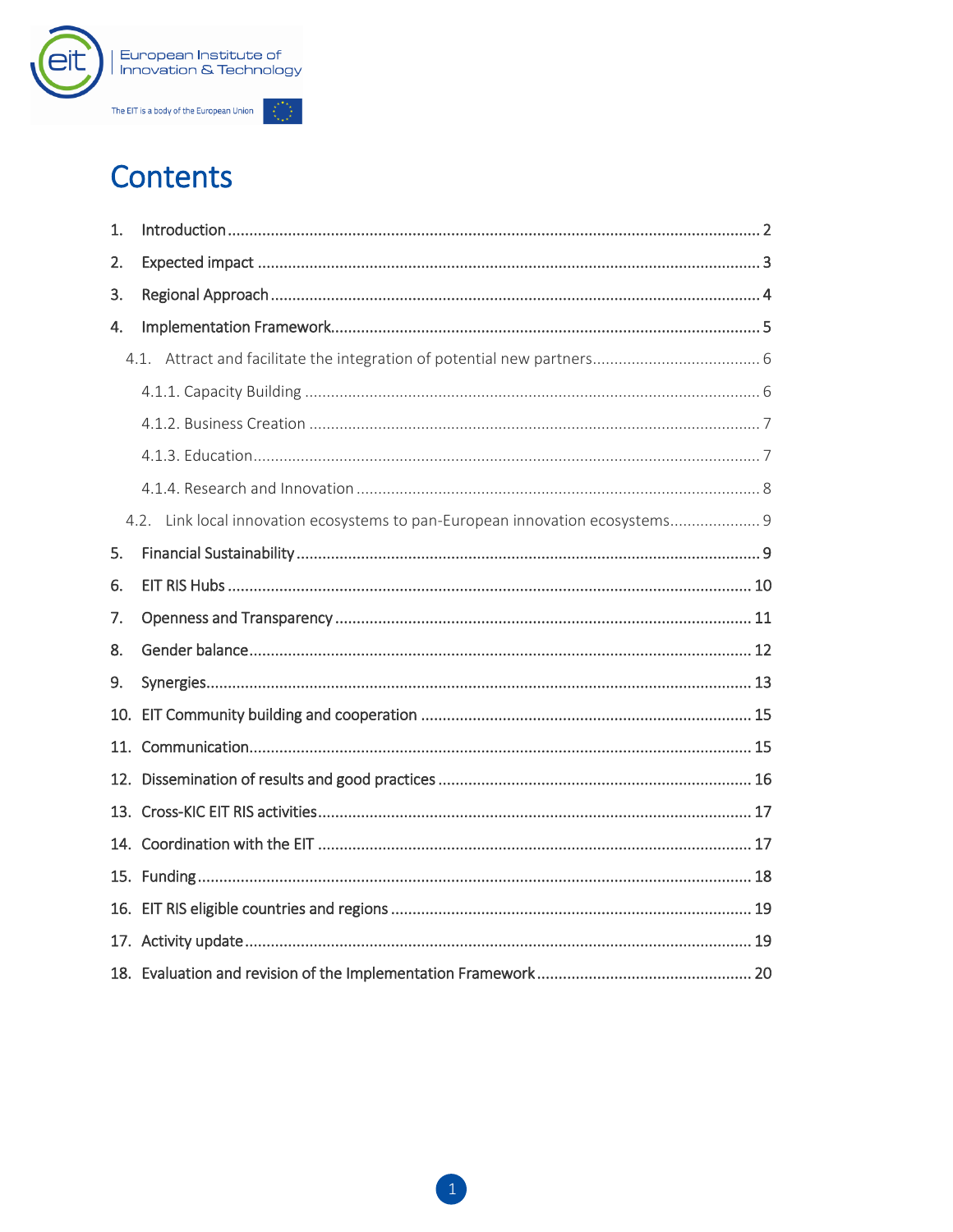

# <span id="page-2-0"></span>1. Introduction

This Implementation Framework for the EIT's Knowledge and Innovation Communities (KICs) provides guidance, fully aligned with the European Institute of Innovation and Technology's (EIT) strategy and priorities for 2021 to 2027, as contained in its Strategic and Innovation Agenda and in coherence with the Horizon Europe Framework Programme for Research and Innovation.

The EIT was established in 2008 in order to contribute to sustainable economic growth and competitiveness by reinforcing the innovation capacity of the Member States and the European Union. It pioneered the integration of higher education, research, and innovation (Knowledge Triangle (KT)) together with a strong emphasis on entrepreneurial talent, business creation and innovation skills.

Against the backdrop of persisting regional disparities in innovation performance in Europe, the EIT launched a Regional Innovation Scheme (RIS) in 2014 to widen its regional outreach to modest and moderate innovator countries according to the [European Innovation Scoreboard](https://ec.europa.eu/growth/industry/policy/innovation/scoreboards_en) (EIS) (EIT RIS countries and regions). Through the EIT RIS, steered by the EIT and implemented by its KICs, the EIT has expanded its activities across Europe and offers opportunities for EIT RIS countries and regions to engage in EIT Community activities.

Based on the results of the EIT RIS achieved in its first seven years, including a significant improvement in the geographical spread of the EIT KICs' networks, during the period 2021-2027, the EIT will further increase its regional impact through enhanced openness towards potential partners and stakeholders and a better articulated regional strategy of KICs, including links to the relevant Research and Innovation Smart Specialisation Strategies (RIS3).

During its first seven years, the EIT RIS had been run on a voluntary basis, however, from 2021 on, the EIT RIS shall become mandatory and an integral part of the EIT KICs' multi-annual strategy. EIT RIS activities shall continue to support the innovation capacity of countries, and regions in those countries, which are classed as modest and moderate innovation performers according to the EIS, as well as the Outermost Regions, to foster their integration into the KICs' communities.

# <span id="page-2-1"></span>2. Expected impact

The EIT RIS has been designed as a long-term initiative to strengthen the national and regional innovation eco-systems of countries and regions that are moderate and modest innovators.

2 through the dissemination of the KTI approach, the cornerstone of the EIT The overarching objective of the EIT RIS is to contribute to the advancement of the innovation performance of these countries and their regions by strengthening the capacity of their innovation enablers and actors and linkages among them (such as business accelerators, incubators, start-ups, scale-ups, businesses including SMEs, agencies, educational and research institutions and their infrastructures, etc.) intervention logic.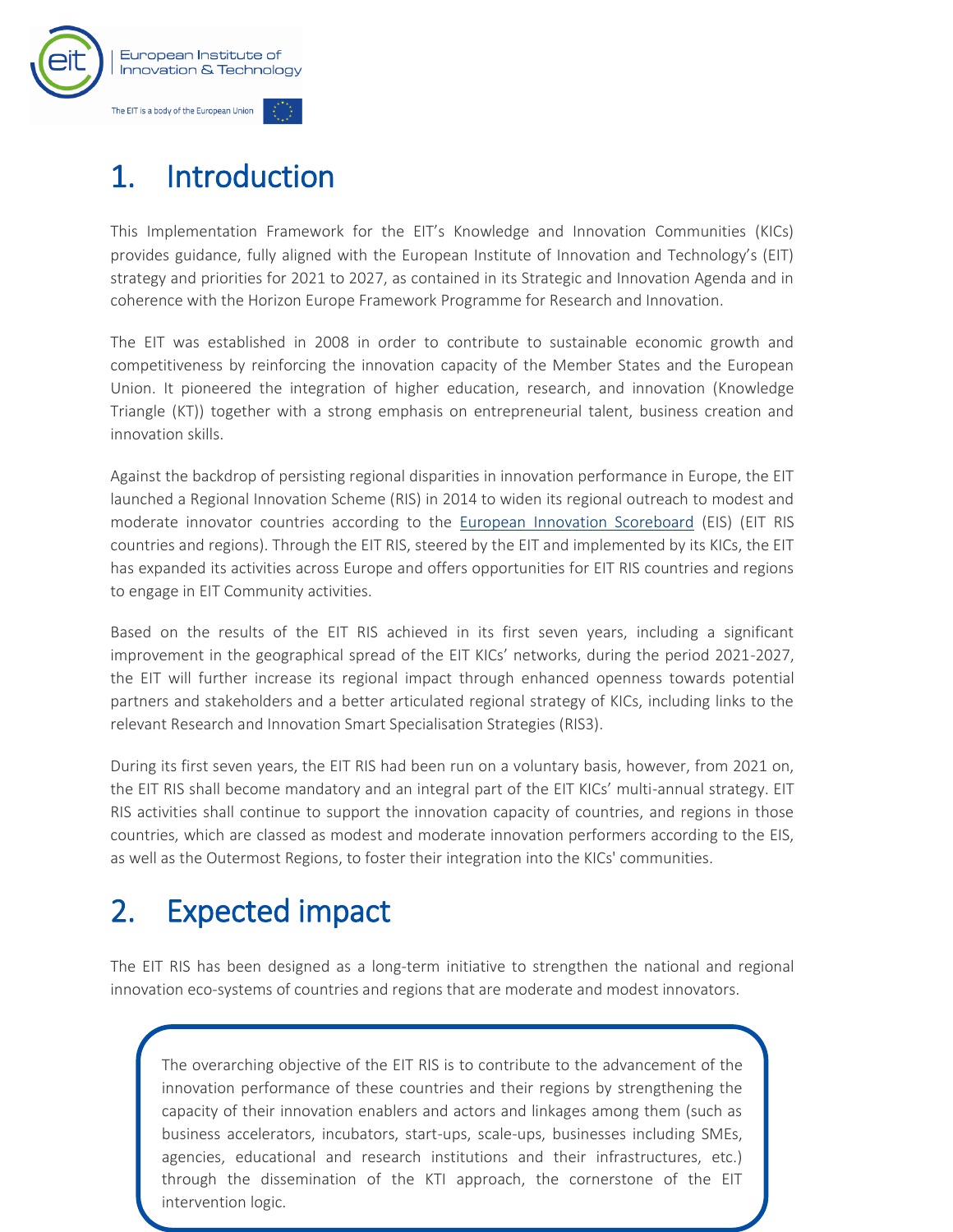

In the 2021-2027 period, EIT RIS activities shall deliver on increased regional impact, fully in line with the EIT SIA and the EIT Impact Framework, while being fully integrated into the EIT KICs' multiannual strategies. In particular, EIT KIC activities supported through the EIT RIS shall aim to deliver on the following objectives:

- improve the innovation capacities of the local ecosystem, via capacity building activities and closer interactions between the local KT innovation actors (such as, clusters, networks, regional public authorities, Higher Education Institutions (HEIs), research organisations, Vocational Education and Training (VET) institutions, SMEs) and their activities;
- support the objective of attracting and facilitating the integration of potential new partners in the EIT KICs and link local innovation ecosystems to pan-European innovation ecosystems, including through the establishment of Co-Location Centres (CLCs) and RIS Hubs, as part of a "place-based" innovation approach;
- used as a bridge towards relevant RIS3s;
- leverage additional private and public funding, with particular attention to European Structural and Investment Funds (ESIF).

The EIT will measure the EIT RIS' overall impact across all the areas: education, business creation and innovation. In practical terms, the impact of the EIT KIC activities supported through the EIT RIS will be measured by, among others, how many organisations from EIT RIS countries and regions have joined the EIT KICs' activities, how many universities from the EIT RIS countries and regions take part in EIT Label programmes, how many start-ups and SMEs from the EIT RIS countries and regions are supported in the KIC's mainstream accelerators, how many innovation, education and business creation projects have been implemented in EIT RIS countries and regions, and what their impact was. The list of EIT RIS-related core EIT KPIs, included in the EIT Impact Framework, is contained in Annex I of this document. The EIT Impact Framework, also includes four EIT RIS-specific indicators, namely:

- 1. Number of organisations from RIS countries that attracted funding from ESIF (in line with Smart Specialisation Strategies) with support from KICs, and the amount of funding attracted;
- 2. Number of new CLCs and RIS Hubs established in RIS countries and regions;
- 3. Number of new and established KIC Partners from RIS countries and regions;
- 4. Share of indicated innovation and business ecosystems that cover RIS countries and regions.

By 2027, the level of EIT KIC impact delivered in EIT RIS countries and regions, including the number of participating entities involved in EIT KICs' activities, should amount to a minimum total of 15% of the KICs' aggregated KPI targets. This will ensure that by 2027, the EIT RIS will have contributed to: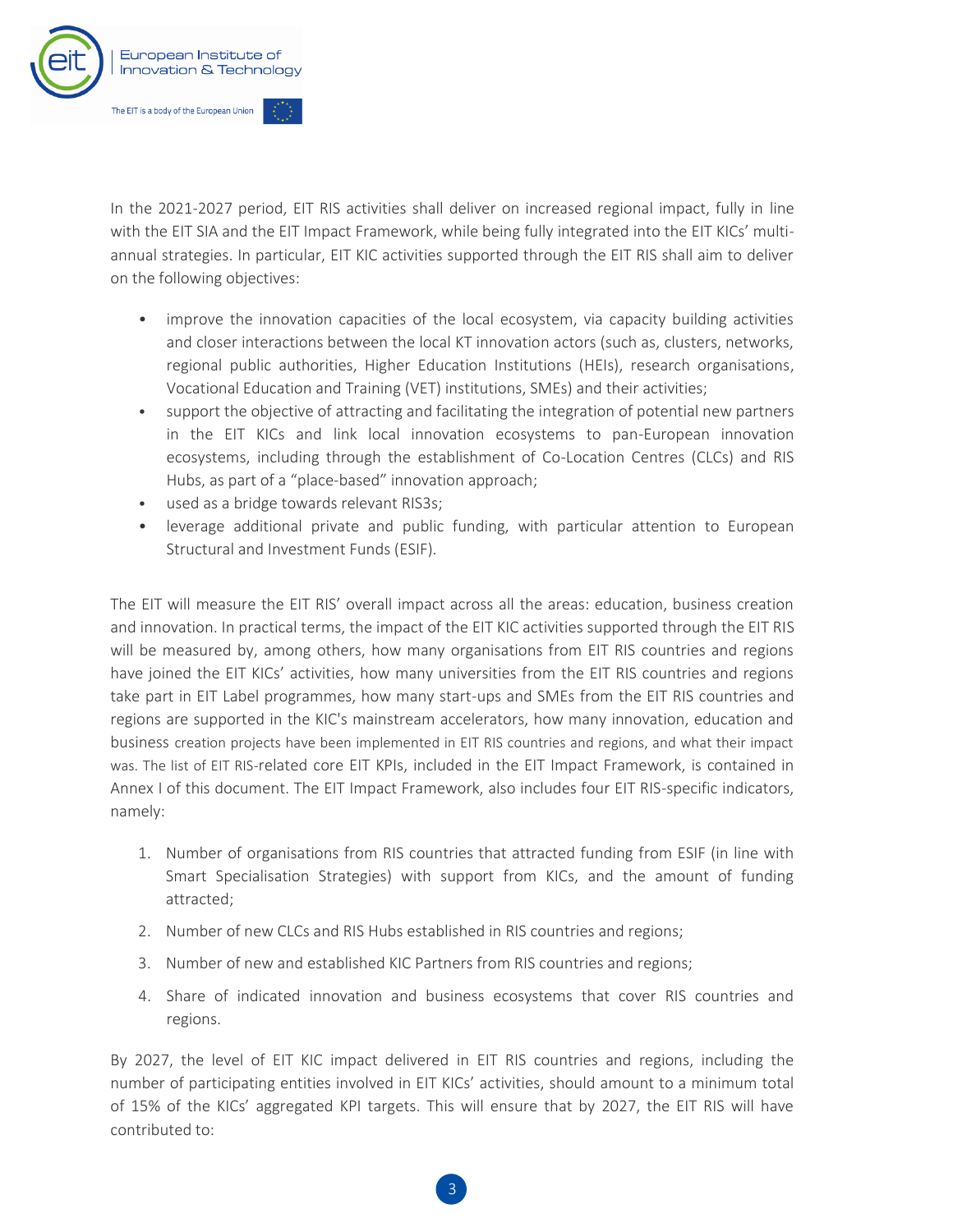

- boosting the innovation capacities of local ecosystems in all EIT RIS countries and regions, as measured by the EIS;
- attracting and facilitating the integration of new partners into the EIT KICs, while widening the EIT Community's pan-European coverage;
- establishing new CLCs and RIS Hubs, in EIT RIS countries and regions by 2027, each KIC is expected to be operating an average of 10 RIS Hubs;
- the KICs leveraging private and public funding.

Through the implementation of the EIT RIS, the EIT KICs should support and promote the delivery of innovative solutions in different fields of action, in accordance with the priorities of the Union's recovery plan, the European Green Deal, the Union Industrial Strategy and the UN Sustainable Development Goals, thus contributing to the recovery of Europe's societies and economy and strengthen their sustainability and resilience.

When measuring the overall impact of the RIS scheme, due attention will be paid at the Grant Agreement-level to the budget allocation per country / Outermost Region for RIS-related activities.

### <span id="page-4-0"></span>3. Regional Approach

In the 2021-2027 period, the EIT RIS will help the EIT further increase its regional impact by allowing for a better targeted and place-based approach towards individual EIT RIS countries, regions, and target groups. The EIT KIC activities supported through the EIT RIS must recognise that the EIT RIS countries and regions do not form a single unified region, but a collection of countries and regions with different ecosystems and needs.

In this context, a place-based innovation approach will be integrated within the KICs' multi-annual strategies and business plans aimed to strengthen the relationship with national, regional, and local innovation actors, including policymakers and SMEs. Where relevant, the EIT KICs should demonstrate links with RIS3s and with the activities of thematic platforms and inter-regional initiatives, including with ESIF Managing Authorities. Utilising this place-based approach, through their CLCs and RIS Hubs, the EIT KICs should additionally contribute to strengthening local innovation ecosystems, inter alia by fostering closer interactions between the actors of the KT and by favouring better coordinated relations with financial and public institutions, as well as citizens.

The EIT KICs must also further increase their regional impact, through an enhanced openness and inclusive approach towards a wide range of potential partners and stakeholders, a strengthened dissemination and exploitation of results and better articulated regional strategies. This approach will build on EIT KICs' CLCs and RIS hubs, thus leveraging on their role as a gateway for accessing the EIT Community and interacting with the co-located partners, as well as with other local innovation actors.

The intervention logic with a view to achieve these objectives, as well as measure their success, is described later in this document.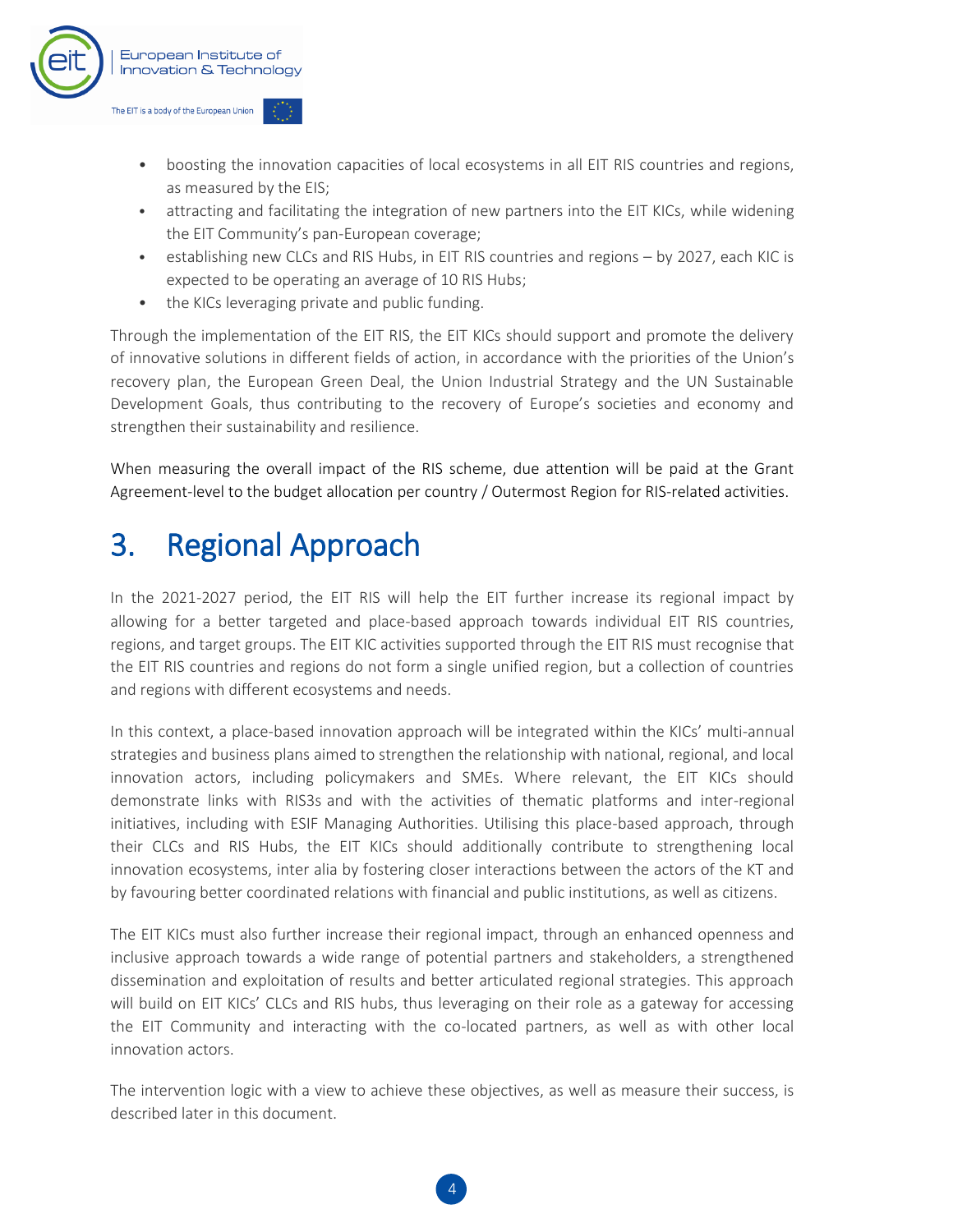

# <span id="page-5-0"></span>4. Implementation Framework

The KICs have a certain degree of flexibility in designing their own EIT RIS activities, provided the activities contribute towards achieving the EIT's overarching objectives as defined in Annexes I and Ia to the Regulation establishing Horizon Europe, as well as the specific objectives of the EIT for the period of 2021-2027 as outlined in the EIT SIA. Namely, the KICs are free to design the best-fitting approach in line with their multi-annual strategies and priorities to deliver the desired tangible deliverables and impact, especially in terms of widening participation in the EIT KICs.

The schematic below illustrates the intervention logic within which the KICs are expected to operate to create the desired impact, in line with the EIT RIS' objectives:



In order to ensure a balanced delivery of the EIT RIS KPIs across all KT elements, the EIT KICs should aim towards broad parity in terms their activities dedicated to the two strands of the EIT RIS.

#### <span id="page-5-1"></span>4.1. Attract and facilitate the integration of potential new partners

From 2021, the EIT RIS is expected to become an integral part of all the EIT KICs' activities. In this context, the KICs are strongly expected to engage with local players from EIT RIS countries and their regions, most especially in those geographical areas where their engagement remains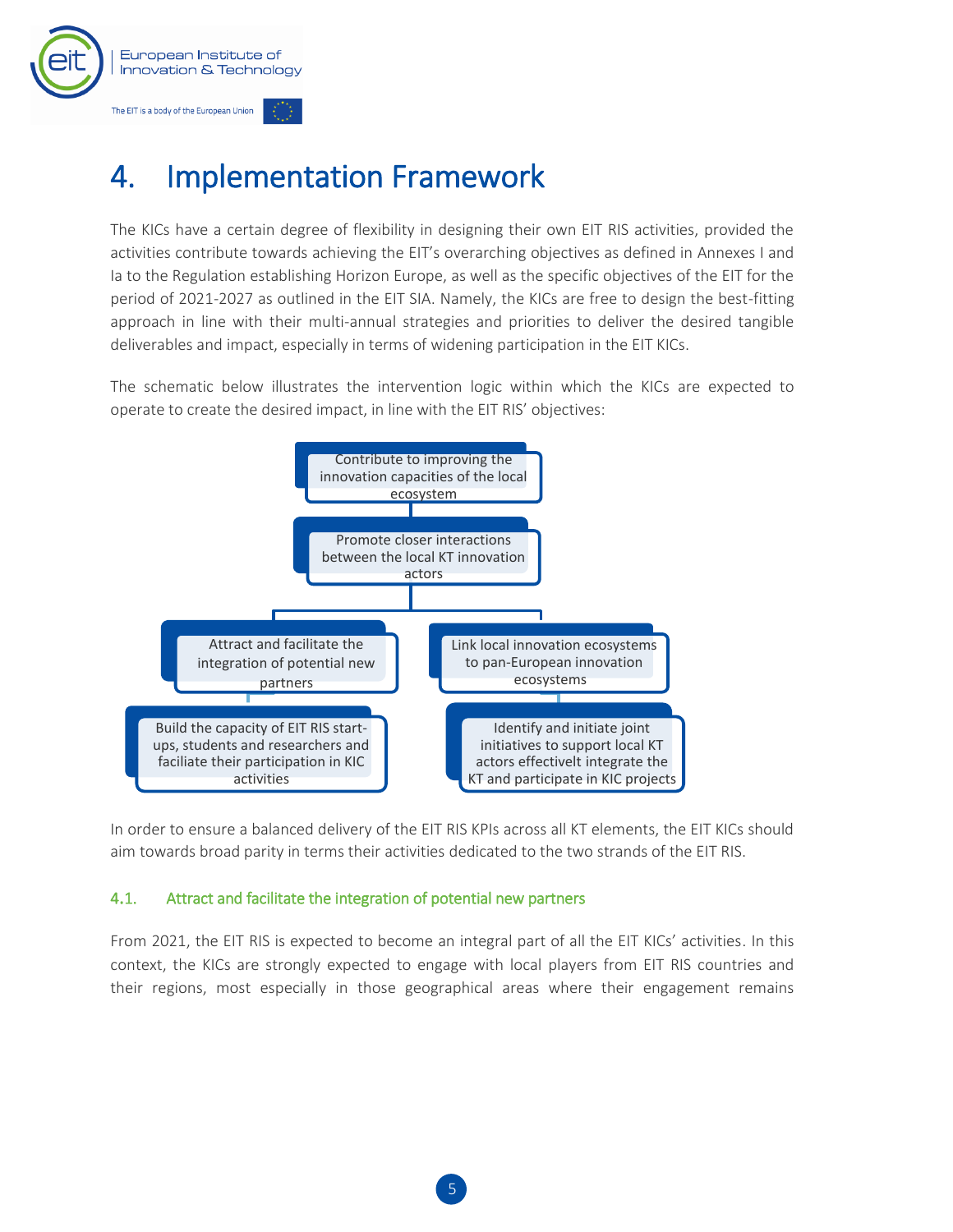

limited<sup>1</sup>, with the aim of attracting and facilitating their participation in their activities. Below please find examples of activities in four main areas:

#### <span id="page-6-0"></span>4.1.1. Capacity Building

 $\overline{a}$ 

The EIT RIS should support building up the capacity of the entities from the EIT RIS countries and regions, most especially those from geographical areas where the KICs' engagement remains limited, to participate in the KICs activities as successful and added value partners, with particular attention paid to those areas with the EIT RIS countries and regions which are particularly underrepresented within the EIT Community.

In this context, the EIT KICs may wish to consider undertaking activities, such as:

- setting-up innovation support programmes for early-stage development, offering both soft and financial support for proof of concept by start-ups or educational/research institutions and demonstration projects;
- establishing programmes supporting development of innovation and entrepreneurial skills, in order to assist potential start-uppers, based in EIT RIS countries and regions, in proposal preparation for EIT Business Creation activities;
- supporting the networking and building of strategic partnerships between local KT actors, innovation ecosystems and between entities from EIT RIS countries and regions and from countries considered strong innovators;
- facilitating transfer of good practices demonstrating development and implementation of new innovation delivery mechanism and innovation ecosystems;
- offering compensation to KIC partners to provide mentoring and expertise to support Universities or other HEIs, research organisation, and businesses, including start-ups, from EIT RIS counties and regions towards joining the EIT Community as partners;
- supporting the access to scientific outcomes and strengthening technology transfer capacities in research organizations and universities so as to enable research results to lead to marketable innovative products and services.

The EIT RIS' capacity building activities should also ensure complementarity with the new EIT initiative to support the entrepreneurial and innovation capacity in higher education, which will be implemented through pilot actions by the KICs, starting in 2021, and which will target mainly HEIs that are not EIT KIC partners in innovation value chains and ecosystems across the Union. Universities and HEIs to participate in the new HEI initiative action will be selected through the open calls and institutions from RIS will be encouraged to team up with the non-RIS counterparts to have balanced consortia. HEIs will design their individual Innovation Vision Action plan (IVAP)

 $^1$  This, in particular, includes those countries and regions which do not host a EIT KIC CLC.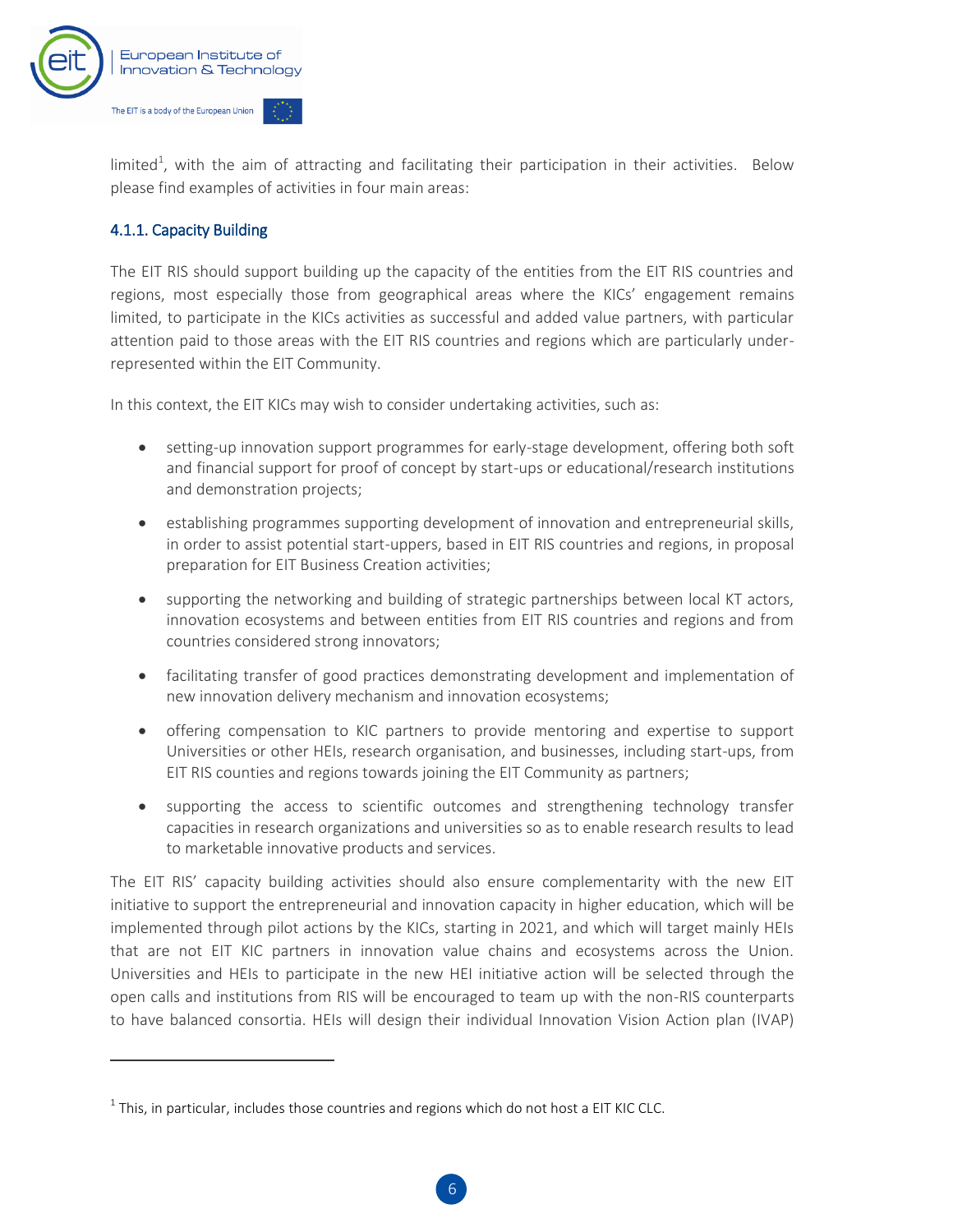

and activities from this plan will be supported through the EIT HEI Capacity Building Initiative (in projects covering the first 2 years). However, KICs and their RIS partner HEIs are encouraged to develop supplementary and support activities through the RIS segment, for anything that goes beyond IVAP core actions (after year 2) to further amplify desired results and impact.

#### <span id="page-7-0"></span>4.1.2. Business Creation

In order to fully integrate the EIT RIS within their Business Creation activities, the EIT KICs should consider developing a tailored fund-raising programme to ensure access to finance for start-ups from the EIT RIS countries and regions. In doing this, the EIT KICs may wish to pay special attention to:

- ensuring that start-up prizes and funding is not absorbed by the mandatory travelling expenses;
- ascertaining that their fees for services allow for the widest possible degree of accessibility to start-ups from the EIT RIS countries and regions and do not constitute a barrier to participation;
- developing lean and transparent business creation activities and ensure that the communication about the start-up support programmes is clear and accessible;
- considering complementing EIT RIS business creation services with training in marketing and sales skills for international sales;
- developing a structured and complete feedback information for entities which succeed in winning competitions and a programme to follow up with the companies that did not success.
- developing structured and sustained access to local and National investors such as business angels and VCs and prepare participating start-ups / scaleups in the EIT RIS Business Creation activities to be be-investors ready through dedicated Access to Finance (A2F) activities modelled after / integrated with those A2F activities already running successfully in other regions of BC activities for the EIT KICs.
- Develop mechanisms to integrate those who benefited from business creation activities into the KICs' respective Alumni communities.

#### <span id="page-7-1"></span>4.1.3. Education

From 2021, the EIT KICs must significantly step up their EIT RIS education activities.

Working in complementarity with the pilot initiative to support the development of innovation and entrepreneurial capacity in higher education, the EIT RIS should contribute to increase the entrepreneurial and innovation capacity of the higher education sector in EIT RIS countries and regions. Universities and HEIs from RIS countries will join consortia and together with KIC partners will work on the action plan, designing the pathway how to increase their entrepreneurial and innovation capacity in short, medium and long term, benefiting from the EIT know-how. Core elements of the action plan will be supported through the new EIT initiative on HEIs capacity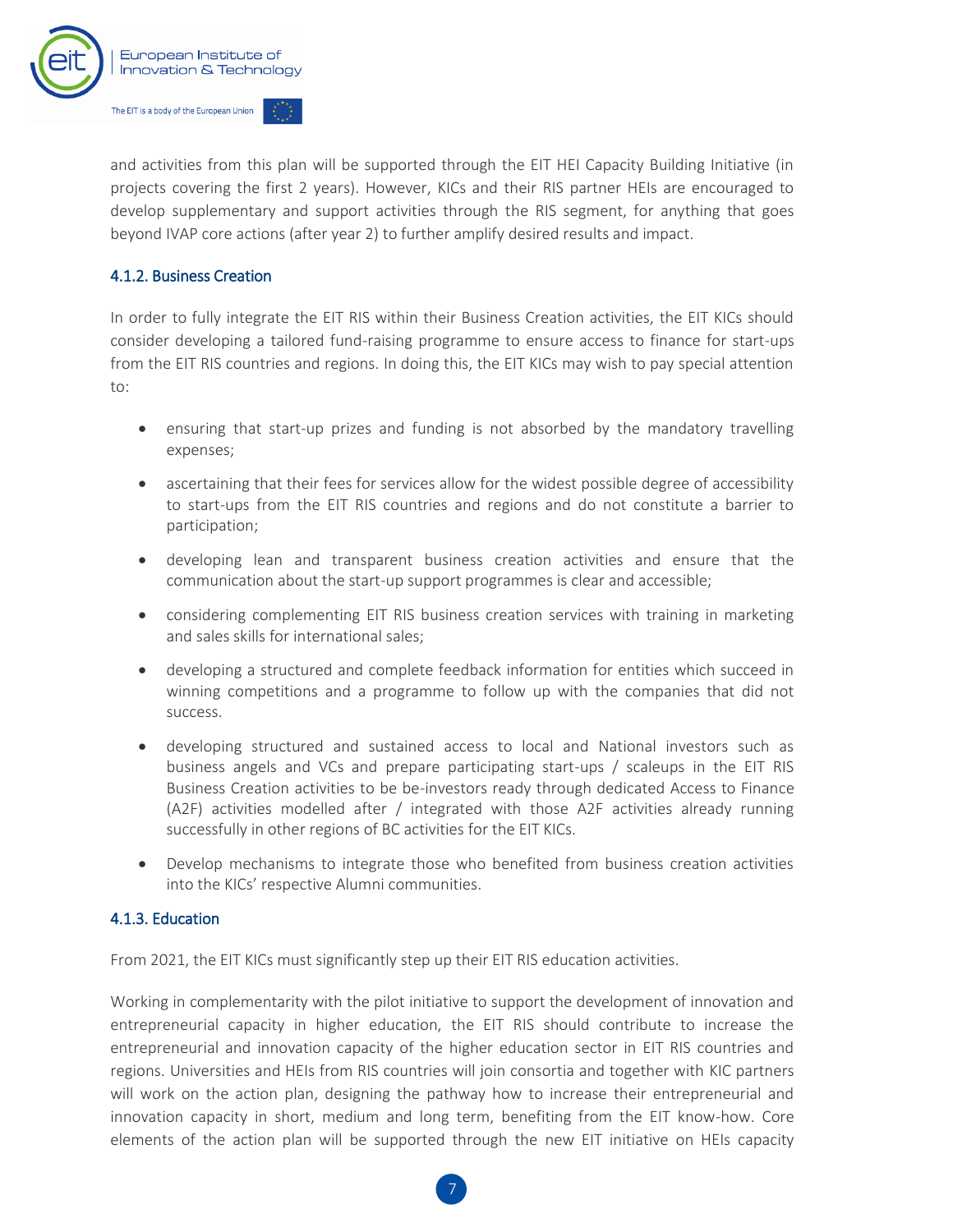

building, however any supplementary and support activities are encouraged through the RIS segment to further amplify desired results and impact, either individually by institutions from RIS countries, or jointly with other KIC partners. It is expected that this will attract and facilitate the inclusion of a significantly higher number of Universities from the EIT RIS countries and regions into the EIT Label Programmes.

The EIT KICs should establish mechanisms enabling graduates from EIT Label Programmes to join their respective Alumni communities and, as a result, enable them to become part of their interdisciplinary and multicultural network bringing together professionals from different countries and sectors.

Amongst other things, the EIT KICs should also consider taking measures to remove any barriers to student recruitment and joint programming the EIT RIS countries and their regions. The EIT KICs should also aim to tackle brain-drain, including by awarding return incentives to students from EIT RIS countries and regions studying outside the EIT RIS area. The established of close partnerships between Universities from EIT RIS countries and regions and those outside the EIT RIS area should also be encouraged.

The EIT KICs could also utilise the EIT RIS to focus on preparing the pipeline to higher education and high value jobs and start-ups, by enhancing the appeal of the STEM (Science, Technology, Engineering, and Mathematics) education at earlier stages of education as well as in VET through embedding KTI and entrepreneurship in teaching and learning.

#### <span id="page-8-0"></span>4.1.4. Research and Innovation

It is recommended that emphasis should be on supporting innovation projects with lead and participation of the entities from EIT RIS countries and regions, including, start-ups. The end result should be more commercialising partners from the EIT RIS countries and regions participate in the EIT Community.

Also, the EIT RIS scheme should support start-ups and innovators from the EIT RIS countries to effectively scale-up and elevate the outputs and outcomes of their innovation activities on the pan-European level.

The EIT KICs may also wish to involve local start-ups in technology and know-how transfer, fully engage students benefiting from the EIT RIS (such as, by specific scholarships) in innovation projects and run pilots and tests of the outcomes of EIT KIC innovation projects and integrate researchers from the EIT RIS countries in EIT KIC innovation projects.

The EIT RIS scheme could also support transfer of knowledge and good practices in developing or facilitating growth of innovation ecosystems in the EIT RIS regions and countries and transferring or co-creating new innovation delivery mechanisms.

The EIT RIS could additionally be used to support researchers and innovators from the EIT RIS countries and regions to develop innovative and sustainable products, processes, technologies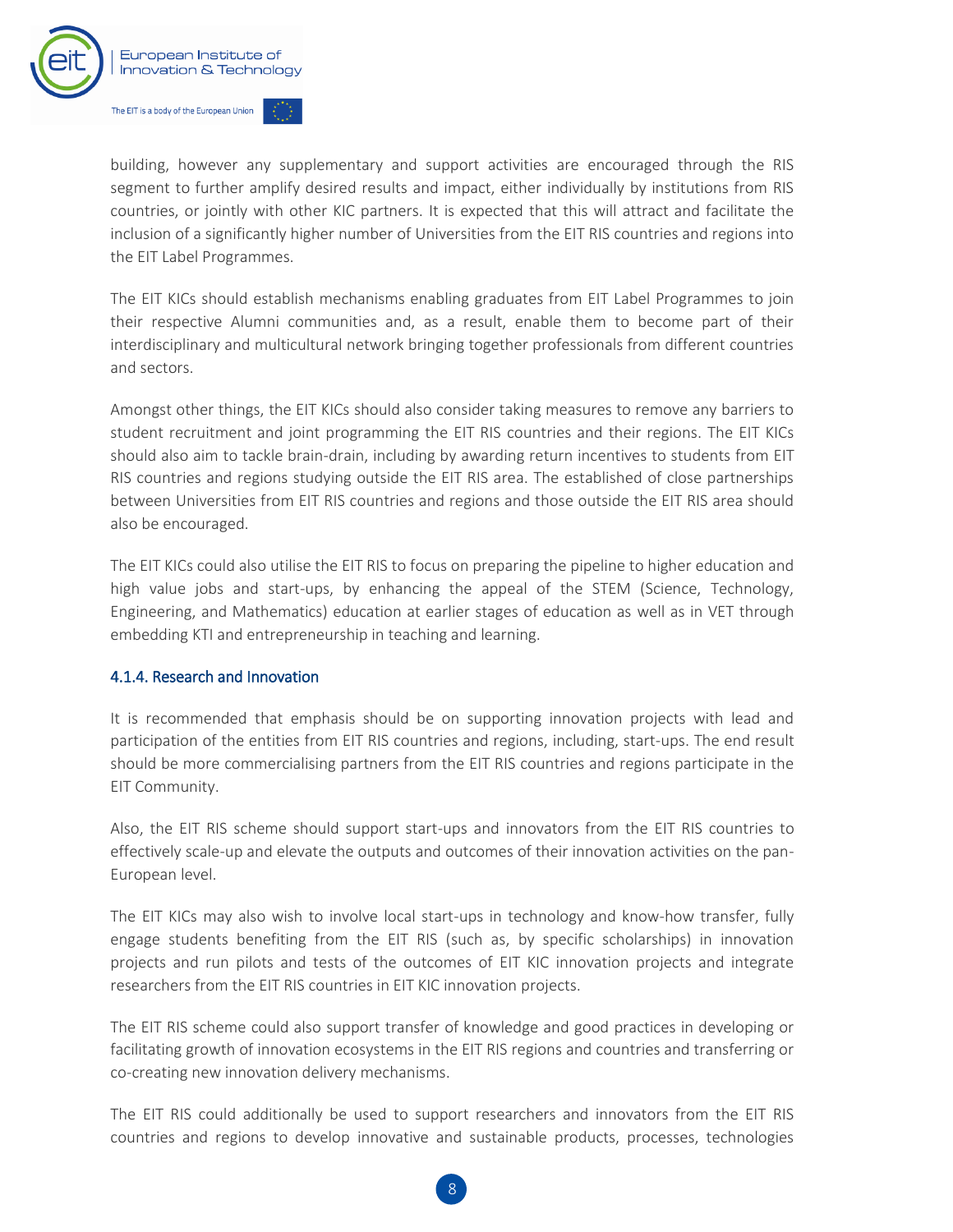

services and non-technological solutions that address a specific business opportunity or social objective.

#### <span id="page-9-0"></span>4.2. Link local innovation ecosystems to pan-European innovation ecosystems

Through the establishment of CLCs and RIS Hubs, the EIT KICs should foster closer interactions between the actors of the KT. Additionally, the existing and future RIS Hubs and CLCs should engage in dialogue with the Managing Authorities from Member States to spur the implementation of RIS3 over the period 2021-2027, since the EIT KTI's approach and the RIS3's [Entrepreneurial](https://s3platform.jrc.ec.europa.eu/entrepreneurial-discovery-process-cycle#:~:text=The%20term%20entrepreneurial%20discovery%20process,socio%2Deconomic%20system%20territorially%20bounded.)  [Discovery Process](https://s3platform.jrc.ec.europa.eu/entrepreneurial-discovery-process-cycle#:~:text=The%20term%20entrepreneurial%20discovery%20process,socio%2Deconomic%20system%20territorially%20bounded.) both focus on bringing together innovation stakeholders.

Cross-regional cooperation could be further enhanced by exploiting the connection with the [Thematic Smart Specializations Platforms](https://s3platform.jrc.ec.europa.eu/thematic-platforms) which connect RIS3s in over 30 inter-regional partnerships in three thematic areas (Agri-Food, Energy and Industrial Modernisation). Further connections could also be exploited via the [INTERREG Europe Policy Learning Platform.](https://www.interregeurope.eu/policylearning/)

A mapping of the main actors of RIS3 and their priorities, could also help the EIT KICs conclude targeted collaboration agreements covering activities such as advice to policy implementation, use of ESIF funded infrastructure, trainings, transfer of know-how, assistance to business, awareness raising events etc. In this respect the European Commission's Joint Research Centre (JRC) can provide tools for better assessing the RIS3 priorities and provide information on public innovative investment priorities across Europe's regions [\(Eye@RIS3\)](https://s3platform.jrc.ec.europa.eu/map), aiming to match with the three thematic domains. Likewise, the KICs could have dedicated section for ESIF beneficiaries in their calls, for instance on innovation projects or for entrepreneurship support opportunities.

In addition to directly involving local players in KIC activities, the EIT KICs should work with local KT stakeholders at national level, including financial and public institutions, as well as citizens, to better coordinate their relations and raise awareness and share best practise from the KTI model. By exhibiting a portfolio of good practices and success stories, the KICs can demonstrate local authorities that they can capitalize on their expertise, network, market access and funding opportunities in the field of education, business, and innovation. In this context, the KICs should identify and initiate joint projects and pilots with local KT stakeholders based on KT Integration approach.

### <span id="page-9-1"></span>5. Financial Sustainability

The requirement to ensure proper and efficient investment of scarce resources and to leverage other sources of funding aimed at financial sustainability, must not be barriers to work with EIT RIS countries and regions. Instead, the EIT KICs must counterbalance the pressing requirements for financial sustainability by targeted capacity building and support for effectiveness, efficiency, and value for money.

Towards this goal, the EIT KICs should consider introducing a clear separation between activities that are to contribute to the financial sustainability of the EIT KICs, such as innovations and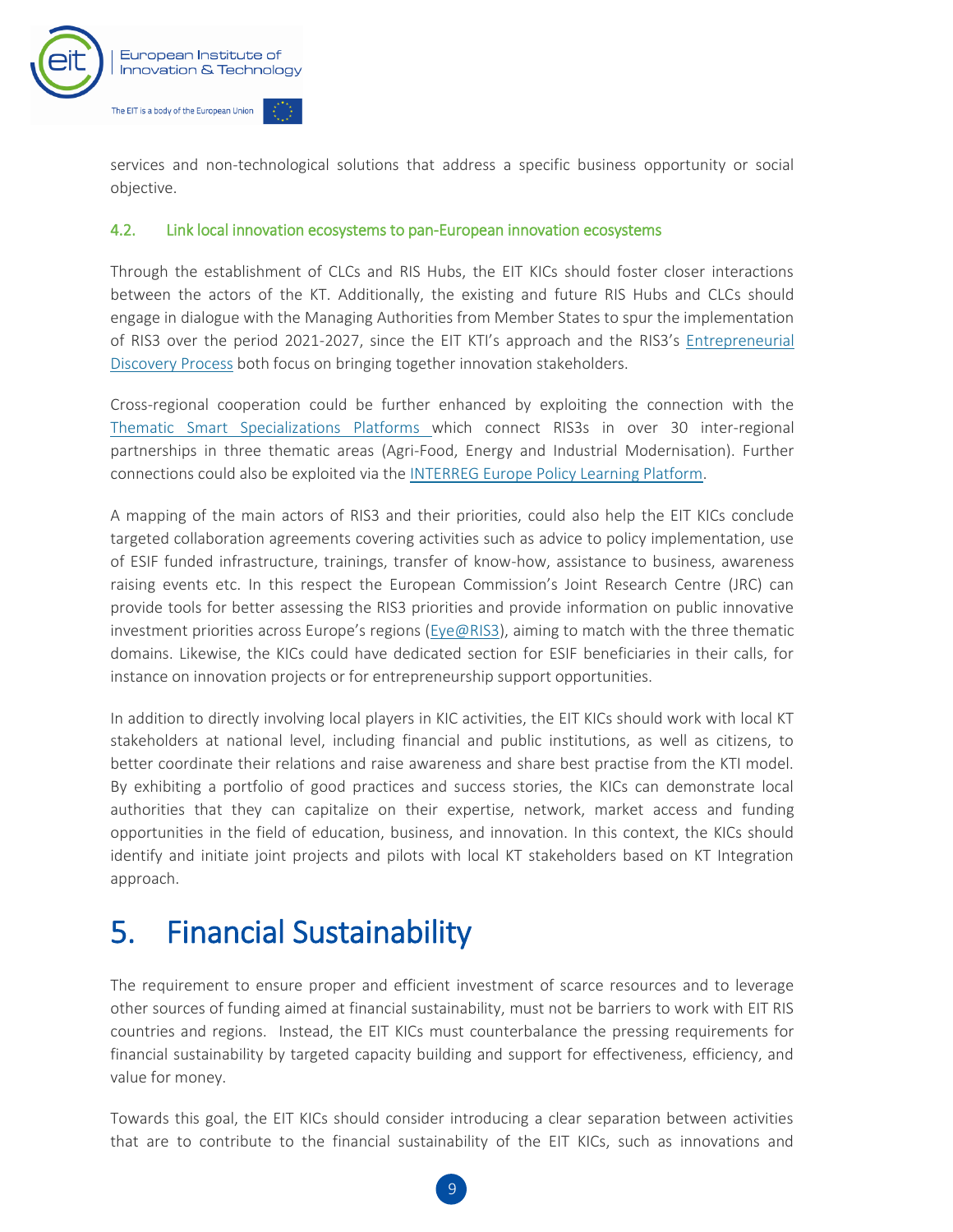

business creation activities, and activities that are related to the ecosystem development and capacity building, and thereby are not required to contribute to the financial sustainability of the EIT KICs. EIT RIS funding could provide a financial incentive, such as by paying part of the financing required or membership fees (see more details on the EIT RIS funding model under Chapter 15). In line with the adopted EIT KICs Financial Sustainability principles, the EIT Governing Board will set specific and lower Financial Sustainability targets requirements, and co-funding requirements for the EIT RIS activities.

The EIT KICs should also aim towards efficiency gains, including through, collaborative procurement, cross-KIC and cross-RIS Hub collaboration, streamlined data collection and reporting systems.

### <span id="page-10-0"></span>6. EIT RIS Hubs

The establishment of RIS Hubs will be a central element of the EIT RIS' "place-based" innovation approach and a crucial tool in supporting the objective of attracting and facilitating the integration of potential new partners in the EIT KICs, address the local ecosystem needs in the EIT RIS countries and regions, as well as, to bridge the innovation gaps within Europe. RIS Hubs can have a single country-focus, a regional-focus or a multi-country focus.

Article 2 (4) of the EIT Regulation provides that RIS Hubs are "physical hub, established by a KIC and forming part of its structure, in a Member State or in an associated country targeted by the RIS and that serves as focal point for the KIC's activities and for the mobilisation and involvement of local knowledge triangle actors in the activities of the KIC".

RIS Hubs should be established following a thorough needs analysis and must be subject to an open call. The decision to establish RIS Hubs must be taken in consultation with the EIT and, where appropriate, other stakeholders, including the relevant authorities in the EIT RIS countries and regions. The open call, including the relevant selection criteria, time limitation/ renewal policy, as well as the measurable KPIs in terms of the expected results (including progress towards achieving Financial Sustainability) shall be made publicly available, communicated in advance of publication, and reported to the EIT National Contact Points (NCPs) and to the EIT Member States' Representatives Group, via the EIT. The calls should ensure that process for selecting hubs should be transparent, inclusive, and impartial, giving applicants enough time for developing good quality proposals. The call must also appear the European Funding and Tender Opportunities Portal, under Horizon Europe. Each EIT KIC should aim to have, on average, 10 RIS Hubs established by 2027, with the aim of ensuring better geographical spread.

RIS Hubs must be part of the structure of the EIT KIC and will serve as focal point for the EIT KIC's activities. It will aim at mobilising and involving local KT actors in the KIC's activities, establishing synergies at local level, identifying funding and collaboration opportunities, and promoting their active integration in ecosystems. Close collaboration with and support to the EIT NCPs, in terms of information provision for upcoming opportunities for local stakeholders and results of KIC calls, will be within the Hubs' responsibilities. The RIS Hubs could also take a strong role in planning out the

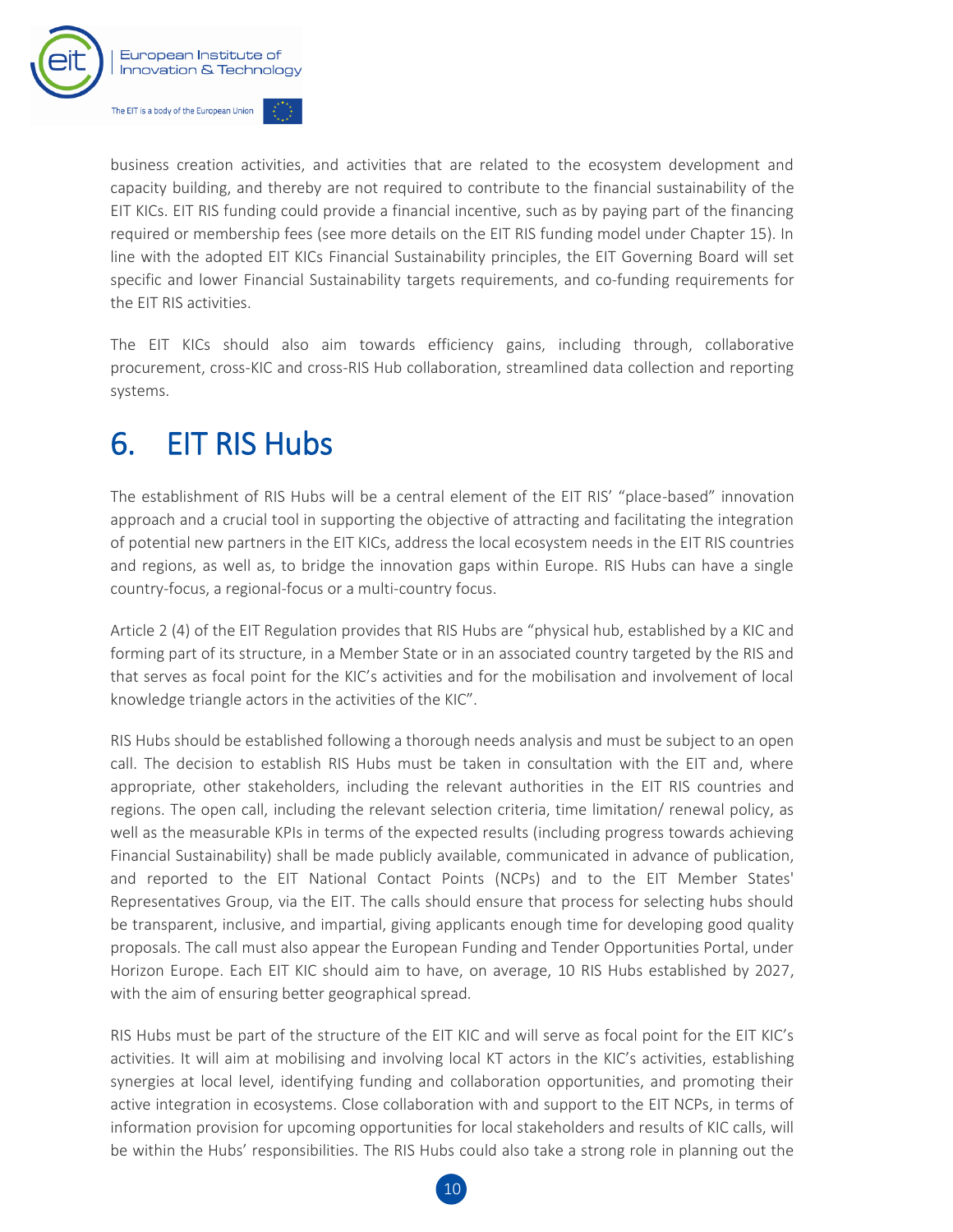

KICs' country specific approach. Towards the attainment of these requirements, the EIT KICs should consider implementing performance-based funding to mobilise their RIS Hubs and ensure that they deliver. A phase-gate process could also be considered.

In accordance with the EIT KICs' expansion strategy, RIS Hubs could pave the way to the establishment of a CLC in the targeted region.

In terms of efficiency gains, complementarities, and synergies, the KICs should consider selecting subject matter experts to be partners in RIS Hubs (such as an accelerator to be the RIS Hub partner for acceleration) to add expertise and efficiency to the process and to ensure the balance between the RIS Hub and core activities. Cross-KIC collaboration should also be considered in terms of establishing close linkages between the different RIS Hubs covering the same EIT RIS countries and regions. This is especially essential to collecting and synthesising fundamental information related to the KICs' activities and opportunities in a respective country or region with a view towards timely and streamlined communication to the network of EIT NCPs and other relevant KT stakeholders. The EIT may support through the provision of a placed-based Coordination Service.

Where possible, the consolidation of different RIS Hubs covering the same EIT RIS countries and regions in a single Cross-KIC RIS Hub should be considered as a way to create a single point of contact and entry to local stakeholders with regard to the EIT Community activities, allow for the consolidation of EIT Community activities, as well as a means of achieving significant efficiency gains. Single Cross-KIC RIS Hub could also be used to cover countries and regions where the EIT Community has limited activities and would, therefore, not justify the investment by a single EIT KIC to establish a Hub. The Cross-KIC RIS should undertake a thorough analysis of RIS Hub consolidation, possibly with support from the RIS Information Service. The implementation of this consolidation, wherever identified, could be financed through the Cross-KIC RIS.

### <span id="page-11-0"></span>7. Openness and Transparency

Increasing the openness and transparency of the KICs is a critical EIT requirement for 2021-2027. As the EIT's main tool to attract and facilitate integration of potential new partners that add value to the KICs, thus extending the EIT's pan-European coverage and balanced geographical spread, the EIT RIS must, therefore, fully embody this requirement.

In this context, the EIT KICs are encouraged to undertake a review of their internal regulations and agreements, including those governing memberships and fees, to check for their unintended impacts on EIT RIS Hubs and the EIT RIS country ecosystems. Better aligning fees to countries' purchasing power and salaries could possibly be considered in this regard. The EIT KICs may wish to consider introducing more flexibility in partnership fees to widen access to partners from the EIT RIS countries and to implement more joint projects. Mitigating the fees for SMEs, notably start-ups, by providing higher rates of pre-financing to help SMEs to participate in activities should also be considered.

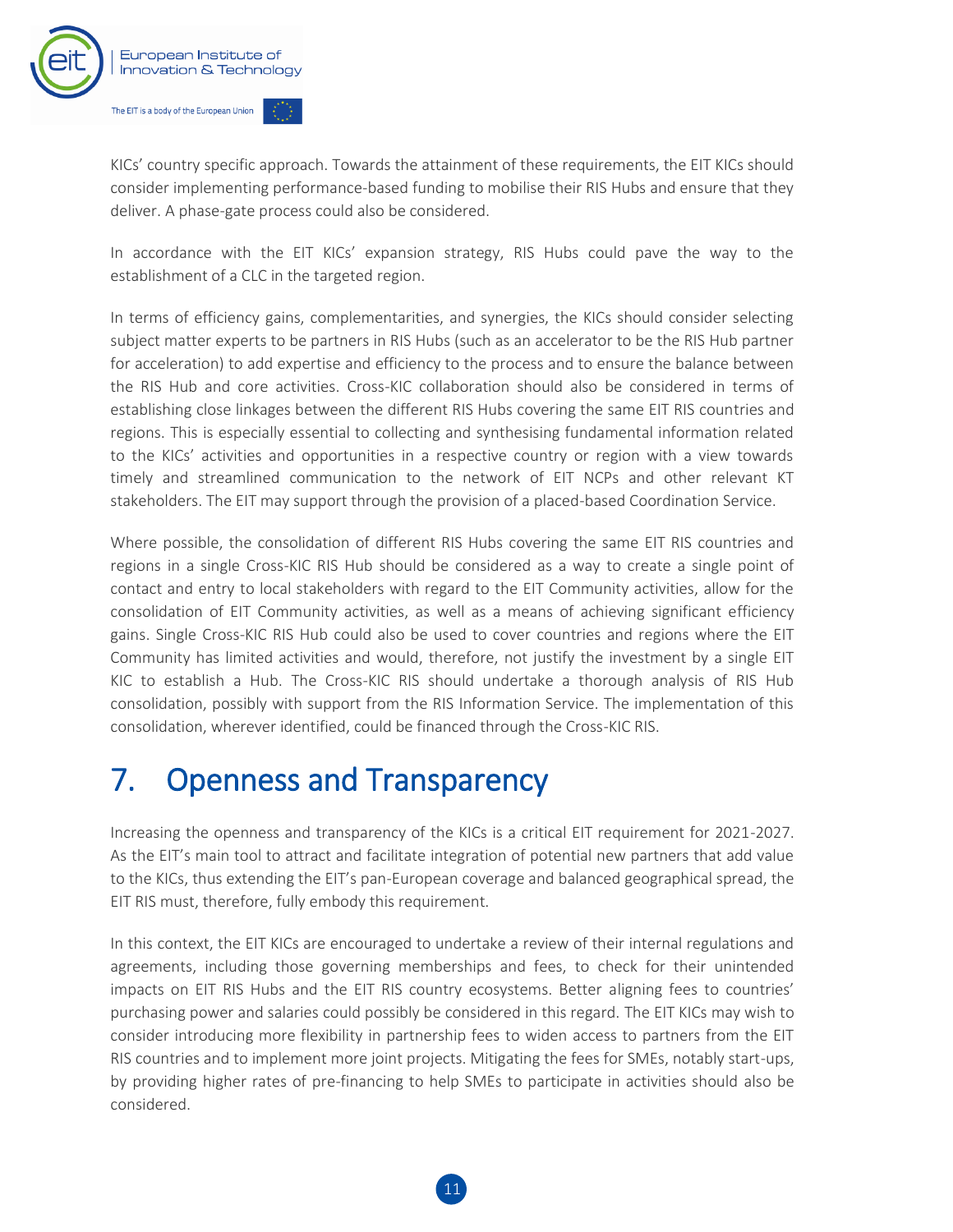

Additionally, appropriate measures should be integrated in the KICs' EIT RIS implementation procedures and practices, as well as in the partnership growth strategies and respective procedures to allow for maximum openness and transparency.

The EIT KICs must be both timely and highly pro-active in communicating opportunities as widely as possible. These opportunities should be made publicly available in the dedicated KIC websites, in the form of comprehensive information and guidance on how interested organisations can join the KIC partnership (including information on membership schemes, objective and inclusive entry and exit criteria, application and assessment process – including an appeal procedure). Communication and dissemination coordination between KICs operating in the same EIT RIS country or region is highly recommended (see Chapter 10 for further details).

In addition, the EIT KICs should ensure wide promotion and visibility of their calls for education, innovation or business support/ acceleration programmes and activities. The calls text should provide clear guidance of how interested individuals and organisations from the EIT RIS countries and regions can participate in these activities. EIT KICs will be responsible for the timely communication of their calls to the EIT National Contact Points through the EIT. The call must also be published in the European Funding and Tender Opportunities Portal.

Local external participants in the EIT RIS should be selected in a transparent manner via publicly available and broadly communicated announcements (open calls). Furthermore, the selection criteria should be clearly spelled out in the call, and an adequate candidate assessment should take place at KIC level. All applicants should be informed about the evaluation outcomes bilaterally in writing. If relevant the list of selected candidates should be published.

### <span id="page-12-0"></span>8. Gender balance

One of the EIT's objectives is to promote entrepreneurship among women. In past years, EIT developed and implemented a series of activities:

- Set-up a KICs Gender Equality Work Group with representatives from each KIC;
- Launched the "EIT Woman Awards" since 2018,
- Runs entrepreneurship and digital workshops for young women edged 12-18 or supporting the creation of the EIT Alumni Networ[k Women@EIT.](mailto:Women@EIT.)

Since 2017, the EIT has collected data on countries where the KICs' supported start-ups are registered, as well as the gender of the CEOs. It shows that 16% of all the CEOs of the supported start-ups from the EIT RIS countries are women, whereas in the Western and Nordic countries the ratio is 17%. These low shares show a significant untapped potential for women-led entrepreneurship throughout Europe.

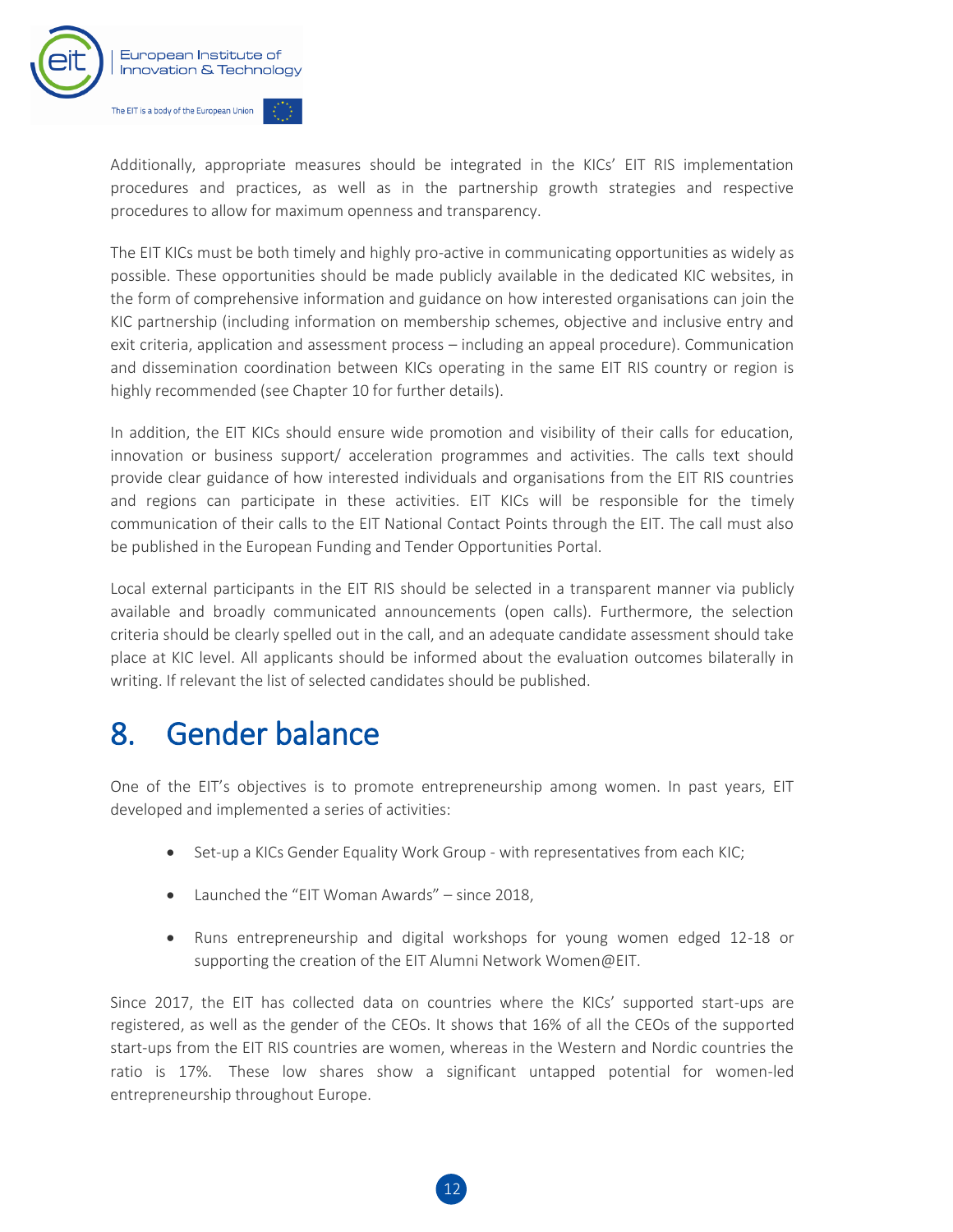

In order to further adhere to the EU Gender Equality Strategy 2020-2025 and implement its own [Gender Mainstreaming Policy,](https://eit.europa.eu/library/eit-gender-mainstreaming-policy) in the 2021-2027, the EIT will work on a more balanced gender representation among the beneficiaries of the EIT programmes, not least to attract women to areas where they are still under represented such as ICT, Science, Technology, Engineering and Mathematics, as well as, closing the entrepreneurial gender gap.

In 2021, the EIT will launch an initiative on Women Leadership, with planned actions for female led start-ups and women investors with consequent implementation in 2022 and onwards. Furthermore, EIT will consolidate synergies with the European Innovation Council (EIC) on aligning and promoting the gender equality and inclusiveness.

In this regard, as part of their EIT RIS activities, the EIT KICs should implement gender-sensitive approaches and step up their efforts to ensure that more women can benefit from the EIT entrepreneurial education, business creation and acceleration services, and investment funds. These should be reflected in their strategic documents<sup>2</sup> and promoted across the EIT KICs and their partners. Furthermore, it is highly recommended that the EIT KICs should inform all stakeholders involved in their activities, including EIT RIS activities, of such initiatives as Women@EIT, the EIT Women Awards, and so on.

# <span id="page-13-0"></span>9. Synergies

 $\overline{a}$ 

Efforts should be made to establish synergies between the EIT KICs, and relevant initiatives, programmes, and instruments at EU, national, regional, and local levels. In this context, the EIT KICs should, in coordination with the EIT, strive to increase the use of existing EU information networks (e.g., NCPs, EEN) and provide coordination to their activities to ensure better advice and guidance to potential partners. As part of the EIT RIS, the EIT KICs should, therefore, include support to the national and regional authorities in identifying the necessary synergies with their multi-annual strategies.

In particular, the EIT RIS should be used as a pathway to strengthen links with RIS3 and leverage ESIF. To achieve this, the KICs should approach relevant authorities in EIT RIS countries and regions, in coordination with the EIT, to avoid overlap and duplication, and where appropriate using the knowledge present in their RIS Hubs, with a view to strengthen links with RIS3, better use the RIS to leverage ESIF and establish possible synergies with national or regional initiatives, where appropriate, in possible cooperation with the Joint Research Centre. A Cross-KIC approach is also highly recommended in this regard. The EIT will facilitate the process through its contact with the European Commission at institutional level, as well as, through direct contacts with relevant

 $2$  EIT KIC Strategic Agenda and EIT KIC Gender Equality Strategy.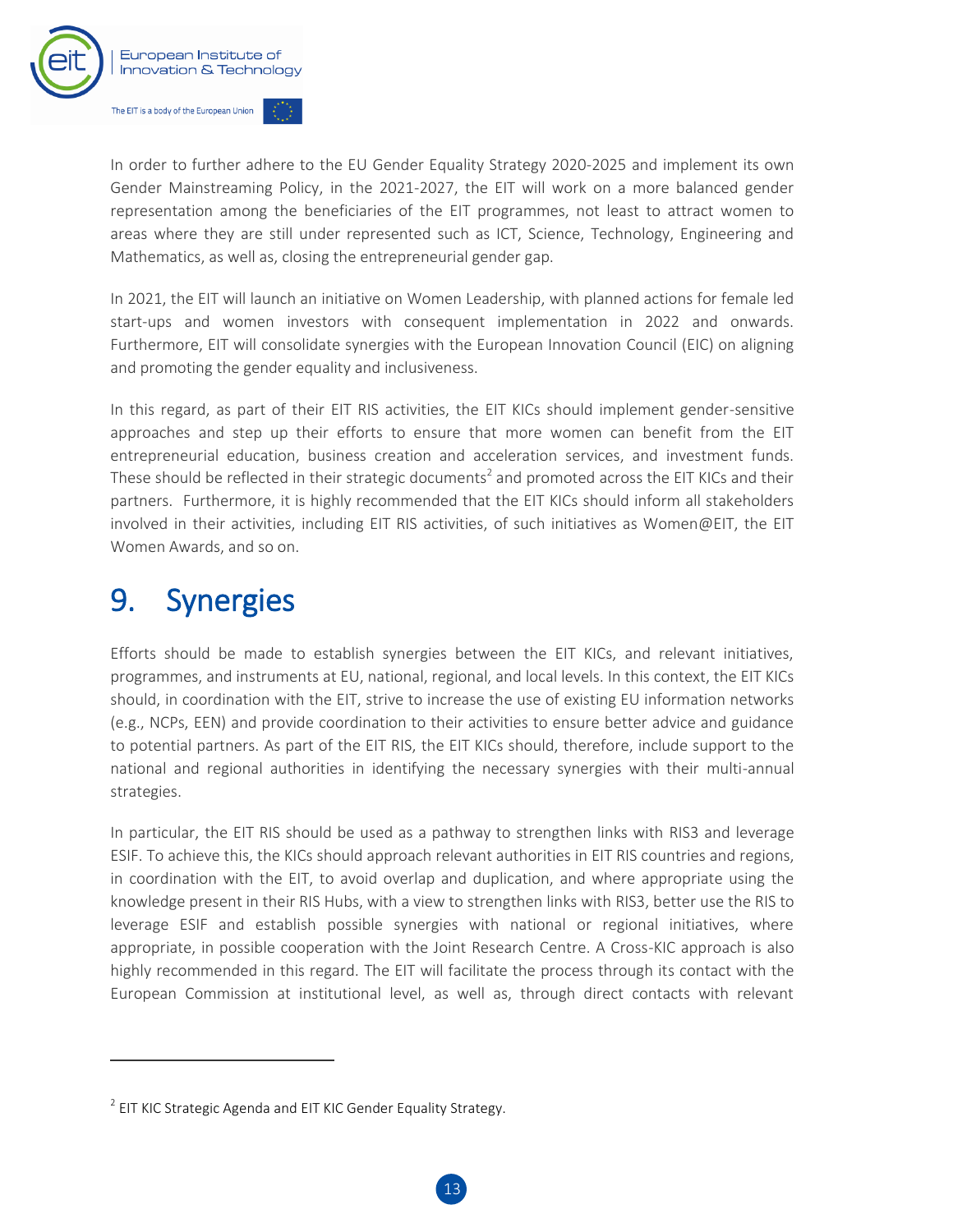

national authorities to serve as a "door-opener" for the EIT KICs. Potential areas of synergies with ESIF, could include:

- Providing access to KIC expertise in the relevant areas for national / regional line Ministries, Managing Authorities and National Institutions in roles such as, co-creating, project evaluation and selection, as well as in policy design and alignment (such as RIS3);
- Providing support to higher education institutions in internationalisation, raising their innovation and entrepreneurial education capacity, and supporting the technology transfer and university-business partnerships;
- Commercialising research results: co-investing in the strategically important innovations and fast-tracking their introduction on the market;
- Facilitating access to investment: the EIT KICs have broad networks of investors and business angels that can be mobilised to facilitate growth of start-ups and spin-offs;
- Providing companies with access to Global Value Chains through the EIT KIC partners and available equipment / infrastructure.

Within this context, the EIT KICs should consider also empowering EIT Hubs to facilitate and broker implementation of innovation projects to maturity in alignment with other schemes, including ESIF, thereby helping to develop a project pipeline. The ESIF could also be used to facilitate the widening of participation from EIT RIS countries and regions, by funding the KIC partnership fees, as well as, other costs, for added value local KIC participants, in line with RIS3 priorities.

Additionally, opportunities for synergies should be also explored between the Widening participation and strengthening the European Research Area part of Horizon Europe, including the teaming and twinning activities and the EIT RIS. In particular, target entities of the Horizon Europe Widening participation and strengthening the European Research Area part should be able to leverage on EIT expertise and support as well as for EIT RIS activities.

Both Cross-KIC activities should, as much as possible, take into consideration the policy priorities, including RIS3 priorities, of the EIT RIS countries and regions, to ensure maximum synergies.

Maximum synergies, also in terms of the EIT RIS, should additionally be explored with the EIC and the InvestEU instruments. The EIC may help start-ups supported by the EIT KICs, including those from EIT RIS countries and regions, with a high growth potential to rapidly scale-up. In particular, the most innovative KICs'-backed ventures may benefit from a simplified and thereby faster access to EIC actions, in particular, to the support offered by the EIC Accelerator and/or by the financial support offered by InvestEU instruments. In turn, the EIT KICs should facilitate the access of EIC beneficiaries, including those based in EIT RIS countries and regions, to KICs' innovation ecosystems and relevant actors of the knowledge triangle. In this way EIC beneficiaries can become actively involved in KICs' activities and benefit from KICs' services, including the EIT RIS.

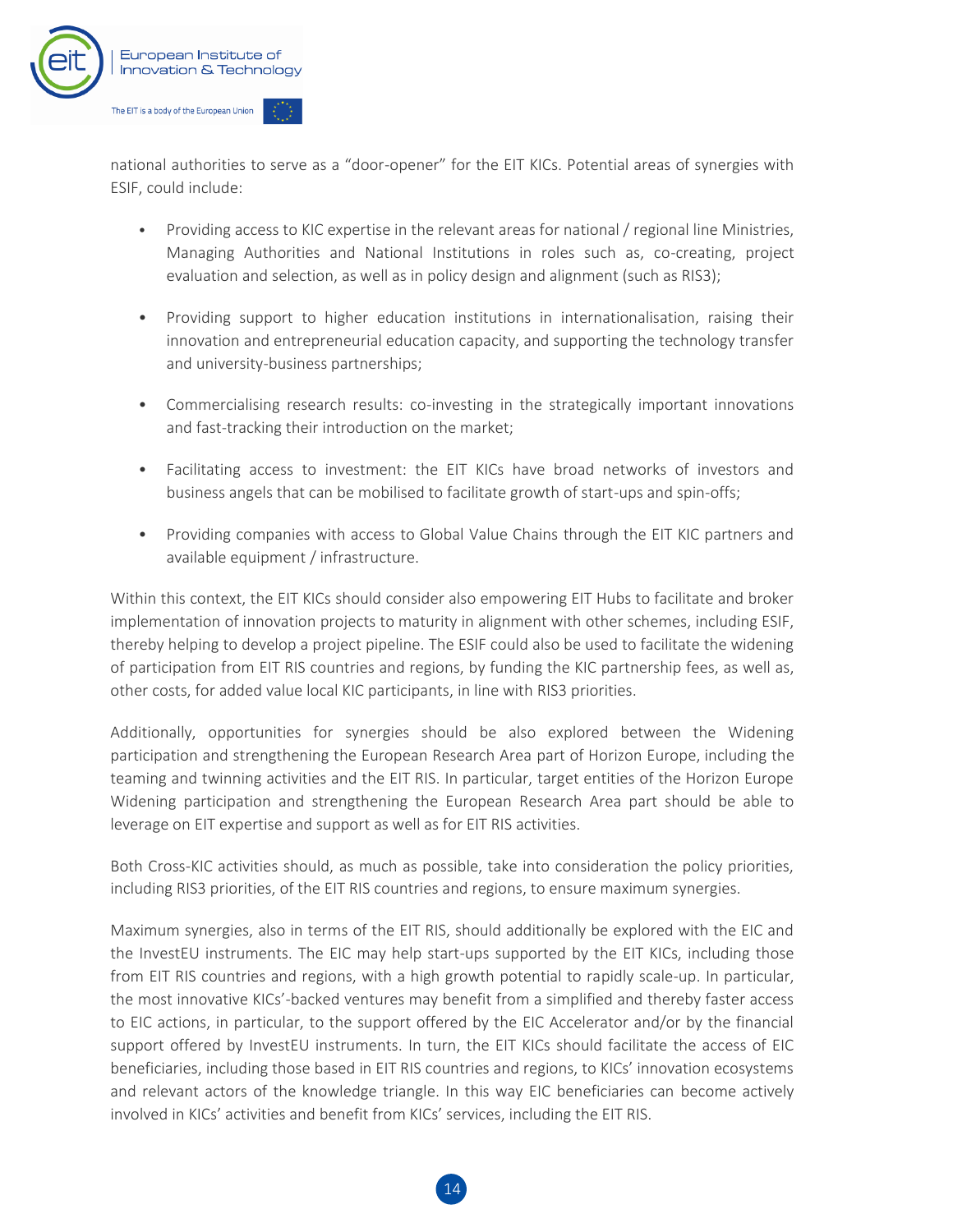

Furthermore, within the context of the EIT-European Investment Fund (EIF) Memorandum of Understanding (to be signed in 2021), the EIT KICs should develop synergies with EIF programmes aimed at the EIT RIS eligible countries, to provide additional capacity building, access to finance to supported start-ups / scaleups and entrepreneurial and innovation ecosystems development and support.

Finally, with human capital limitations being particularly felt in EIT RIS countries and regions, the EIT KIC should also consider investigating potential synergies with of the relevant Union Programmes and instruments, including ERASMUS+ and the Marie Skłodowska-Curie actions (MSCA).

## <span id="page-15-0"></span>10. EIT Community building and cooperation

Inclusive dialogue, shared learning and ongoing collaboration are keys for commitment and trust among the EIT KICs and their RIS Hubs, should become an integral part of policy design and implementation of the EIT RIS. The EIT KICs should consider undertaking an inclusive process of dialogue between and among themselves and their RIS Hubs to enhance collaboration among EIT RIS entities and KIC partners and networks, including the KICs' CLCs, aimed at addressing a lack of knowledge of the activities and policies, and stimulate development of joint projects and programmes. It is also recommended that the KICs promote cross-border collaboration through study visits and capitalising on Teaming and Twinning-type of activities. Cross-KIC projects and events which could cover both EIT RIS countries and regions as well as countries considered strong innovators.

Enhance the EIT and the KICs' visibility and brand awareness should also be an integral part of the EIT RIS. In this context, the EIT KICs should step up communication and branding efforts to give the EIT Community more strength, increase awareness and enhance credibility.

### <span id="page-15-1"></span>11. Communication

To ensure wide participation in the EIT RIS, it is essential to increase its visibility and raise awareness and interest among relevant stakeholders. In particular, the EIT Community should increase the visibility of the EIT RIS among higher education institutions, research institutions and enterprises in regions not yet working directly with the EIT Community, as well as to other relevant stakeholders such as local, national, and regional authorities.

Timely and targeted information sharing related EIT RIS activities, calls, and events, as well as broad dissemination of results and good practice is important for potential EIT RIS participants, who should have access to all relevant information in a structured and coherent manner. KICs should ensure that information on the implementation of the EIT RIS is widely shared and easily accessible on each KIC website.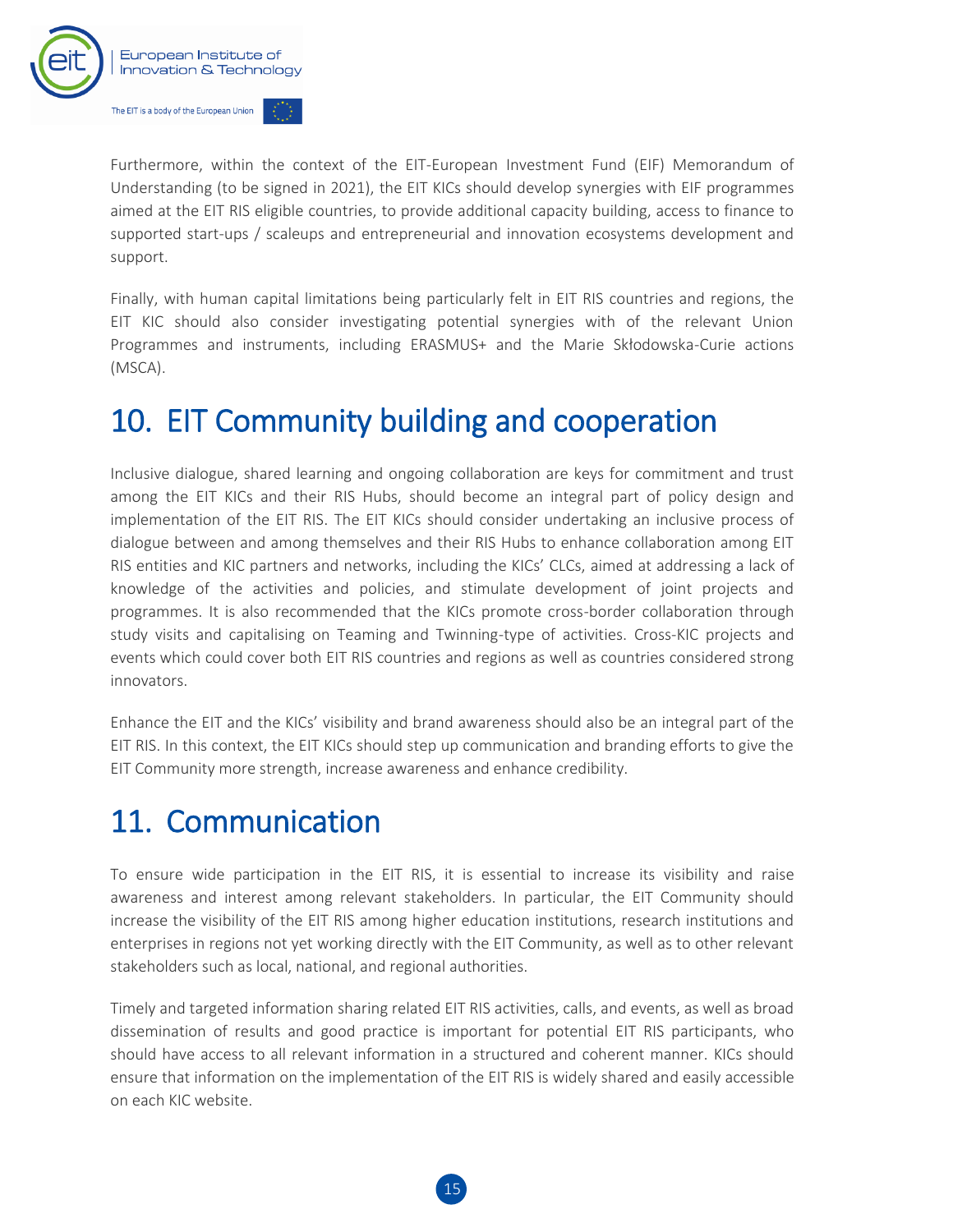

Taking the importance of the EIT RIS into account, the EIT will continue to actively support KICs and amplify visibility and diffusion efforts to ensure consistent promotion of the EIT RIS among all stakeholders, notably via a dedicated EIT RIS gateway on the EIT website and, when appropriate and relevant, via the EIT Stakeholder Forum and the Member State Representatives Group.

To achieve the objectives set out above, the following action points should be implemented by all members of the EIT Community:

- A dedicated section for the EIT RIS on EIT KICs' websites, providing comprehensive information on the EIT RIS in general (e.g., objectives, eligible countries) as well as specific KIC EIT RIS activities and contact points.
- All EIT RIS calls, events, and opportunities to be made available under each EIT KIC's central opportunities page of own websites. Each EIT RIS opportunity to also be promoted on central EIT KIC social media accounts.
- Calls related to EIT RIS activities should be sent to the designated EIT contact point prior to launch, to be published on the EIT website and relevant social media, as well as to timely inform the concerned stakeholders, including the network of EIT National Contact Points. For the same purpose, Call results and statistics should be timely communicated to the EIT as soon as they are available by the KIC.
- Development of information material such as brochures (per KIC or jointly) and broad diffusion in relevant events.
- EIT RIS activities must use be fully aligned with the EIT Community Brand Book and use each EIT KIC logo and the EU emblem and all visual guidelines, in particular, on EIT KICs' websites and EIT RIS publications to clearly highlight that activities are conducted in the framework of the EIT RIS. In case of joint activities and/or cross-KIC, EIT approval must be sought for the use of new logos.
- Participate in joint awareness days in interested EIT RIS countries and regions as part of cross-KIC EIT RIS activities, in cooperation with the EIT and the EIT NCPs.
- Participate in workshops, conferences, events, etc. organised by other EU programmes and organisations, to raise awareness of the EIT RIS. Coordination with EIT Headquarters is essential.
- Regular identification and communication of results and achievements under the EIT RIS, including testimonials of beneficiaries.

### <span id="page-16-0"></span>12. Dissemination of results and good practices

The EIT RIS could also serve a specific mechanism for the dissemination of results and good practices from EIT Community activities. Targeted events such as workshops, trainings and learning

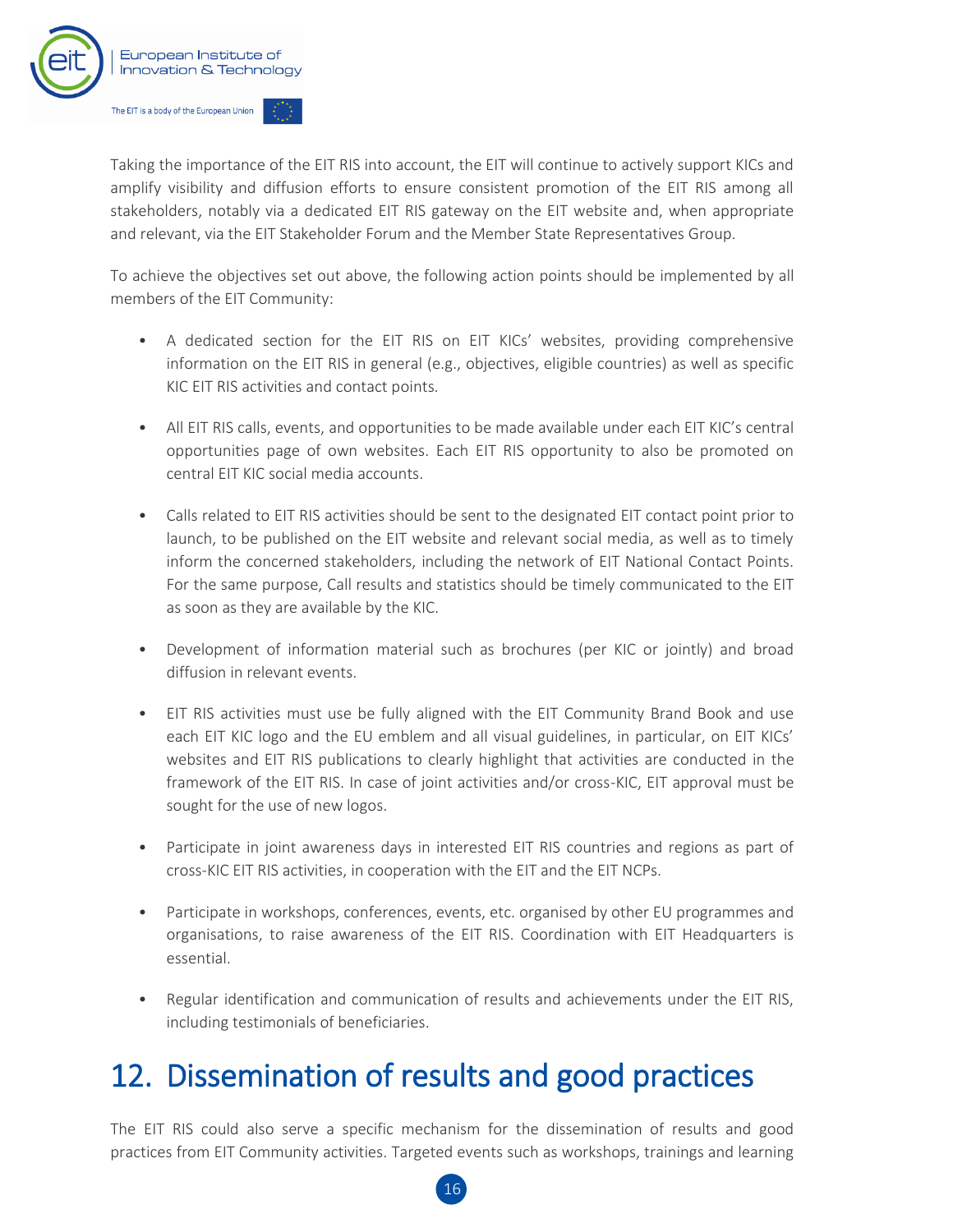

exercises provide dedicated opportunities in EIT RIS countries to actively learn about results and how they could further use/exploit them, as well as about good practices and lessons learnt. This could be highly beneficial in terms of better knowledge / technology transfer to moderate and modest innovators and for enhancing cultural changes in scientific, academic, industry and policymaking fora.

# <span id="page-17-0"></span>13. Cross-KIC EIT RIS activities

A dedicated cross-KIC EIT RIS will continue implementation from 2021. The cross-KIC EIT RIS will contribute to the goals of the EIT RIS and must be fully compliant with this implementation framework. Additionally, the cross-KIC EIT RIS should function as a platform for KIC interaction and coordination of EIT RIS activities to ensure efficiency and avoid fragmentation of efforts among KIC activities. The cross-KIC EIT RIS should always be designed to facilitate the individual KIC EIT RIS activities and ensure greater and more coherent visibility of the EIT RIS and its achievements. Consequently, the cross-KIC activity should also serve as a KTI best practise, knowledge, and tools repository.

The EIT may cooperate with the cross-KIC EIT RIS on communication and visibility matters; the cross-KIC EIT RIS will also serve as a single KIC contact point vis-à-vis the EIT in horizontal EIT RIS implementation matters. Furthermore, the Cross-KIC EIT RIS activity should facilitate the process of reaching out to EIT RIS stakeholders in a joint and coordinated manner, based on the common KTI approach, and thereby ensure the coherent representation of the EIT Community in EIT RIS eligible countries and regions.

The Cross-KIC EIT RIS should also take the lead on the assessment of prospects and scenarios further evolution of the EIT Hubs, including RIS Hub consolidation. The implementation of RIS Hub consolidation could be financed through the Cross-KIC EIT RIS. The Cross-KIC EIT RIS should also facilitate an enhanced exchange among KICs in terms of good practice related to RIS Hubs implementation models.

The KICs, through the cross-KIC EIT RIS, are encouraged to reflect the EIT RIS agenda or address the EIT RIS countries and regions also in other cross-KIC activities. For example, KICs are encouraged to address operational aspects by the shared services activities to increase operational efficiency and effectiveness on the EIT RIS related operations (to be financed for example by the EIT Shared Services cross-KIC activity, which might be financed up to 100% - as opposed to a maximum of 70% for the stand-alone RIS Hubs). Given their joint focus on EIT RIS countries and regions, the Cross-KIC EIT RIS activity should also ensure close cooperation and complementarity with the Cross-KIC Western Balkans activity.

# <span id="page-17-1"></span>14. Coordination with the EIT

While implementing the EIT RIS, the EIT KICs must maintain close contact with the EIT and keep the EIT informed of upcoming events and their achievements. Furthermore, the EIT will play an active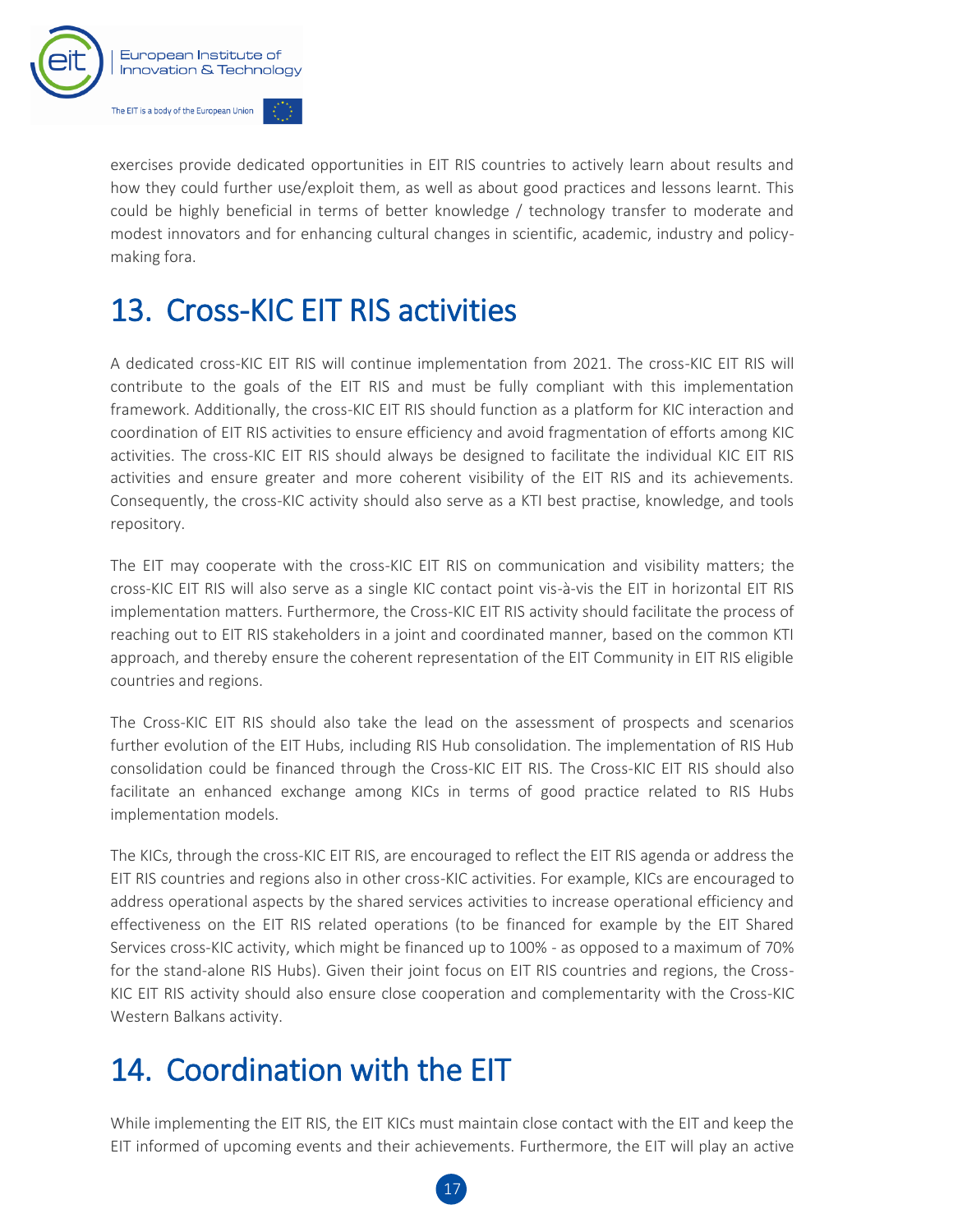

role in facilitating EIT KIC relations and synergies with the local public, regional or national authorities, other relevant EU programmes or any other initiatives. This will be implemented through the EIT's existing contacts or through an approach at institutional level and, of course, in line with the EIT KICs' interests and approved EIT RIS strategy.

This EIT RIS Implementation Framework is designed to allow for flexible, results driven EIT RIS implementation. To make this possible, it is of the utmost importance that the EIT KICs liaise with the EIT and communicate their activities and achievements regularly. The appropriate coordination and communication among the EIT Community within the framework of the EIT RIS will contribute to a more effective implementation and consequently to better delivery of the desired effect.

The EIT will set-up an EIT RIS Advisory Group composed of high-level representatives of the EIT, including members of the EIT Governing Board, and the EIT KICs. The EIT RIS Advisory Group, which will meet at least once a year, will take stock of the implementation of the EIT RIS, including its budgetary uptake, results, and impact, including geographical spread. Based on this stock-taking, the EIT RIS Advisory Group may provide steering advice to the EIT KICs to guide the development of their annual plans.

## <span id="page-18-0"></span>15. Funding

Linkages of the EIT RIS with the KICs' grant cycle are embedded in the Partnership Agreement text (Article 7.5 on EIT RIS Activities of the Partnership Agreement).

The EIT budget devoted to implementing EIT RIS activities, in the 2021-2027 period, will be at least 10% and maximum 15% of the overall EIT funding for existing and new KICs (approximately €292 million - €438 million).

The EIT KICs may choose to use their annual EIT RIS dedicated budget allocation to finance EIT RIS activities, as described in this Implementation Framework, co-funded up to 100%, as they consider it most appropriate, in line with their strategy and priorities to deliver tangible deliverables including widening participation in the KICs from EIT RIS countries and regions. In this context, the EIT RIS should also be mainstreamed within the KICs' core activities (that is participation in innovation, business creation and education actions) and used to exempt EIT RIS participants from co-funding rates and membership fees, thereby facilitating and attracting a high-level of participation to the EIT Community and boosting its pan-European spread. The KICs need to pre-fix the co-funding rate already at the call stage.

It is pertinent to note that beyond the 15% maximum budget dedicated to the EIT RIS, entities and partners from EIT RIS countries and regions still be fully involved in all activities in line with the cofunding rates delineated in the EIT SIA. Yet, the up to 100% co-funded activities is limited to the EIT RIS allocations which will be capped at a maximum 15% of the overall EIT funding for existing and new KICs. The EIT Governing Board will regularly monitor and evaluate the EIT RIS funding and may issue strategic guidance as appropriate.

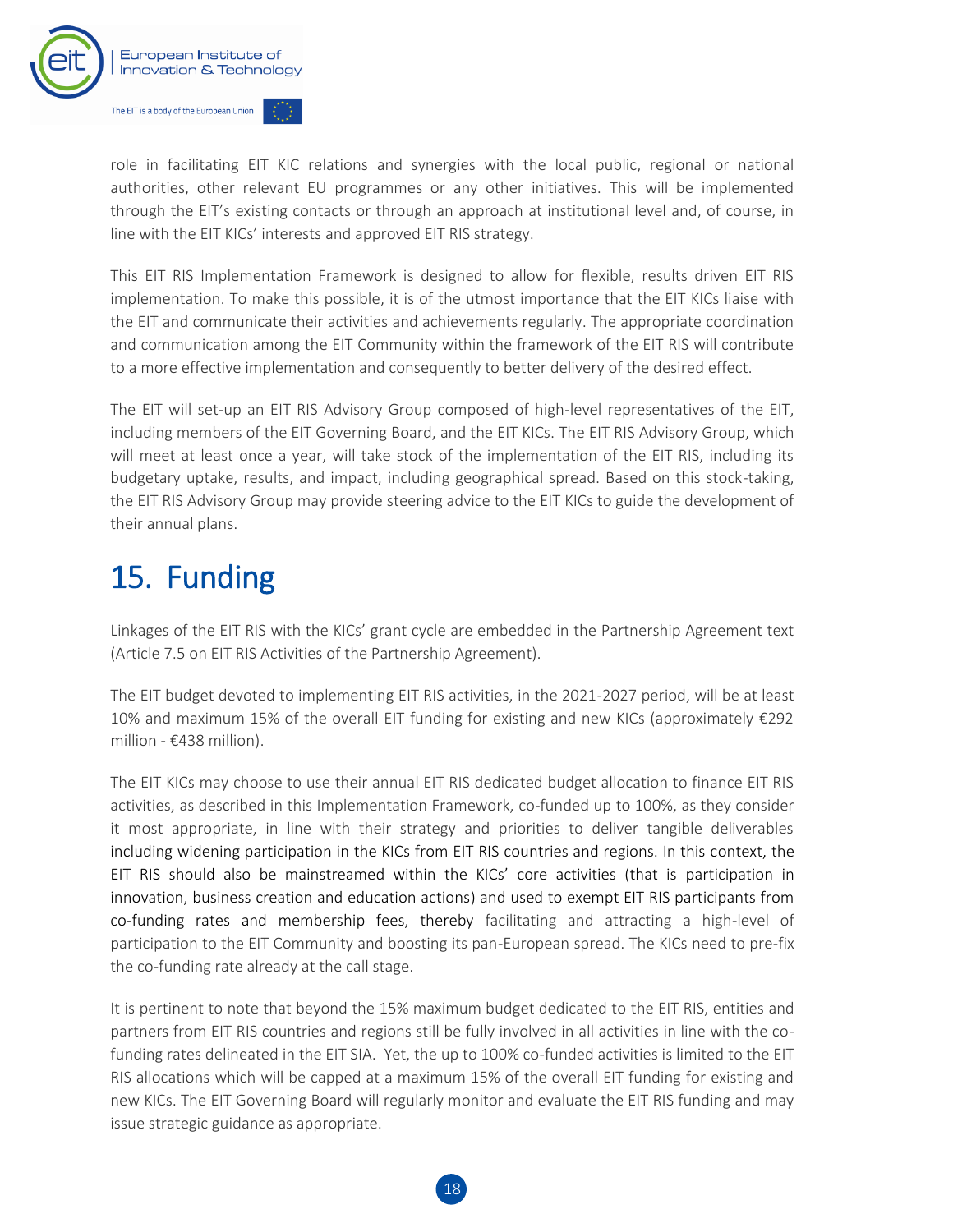

 $\overline{a}$ 

Following the termination of a KIC's Partnership Agreement, the EIT may continue to support some EIT RIS-related activities. The specific activities that can be supported will be defined in the individual Memoranda of Co-operation.

## <span id="page-19-0"></span>16. EIT RIS eligible countries and regions

The eligibility for the EIT RIS is outlined in Article 2 of EIT Regulation and the EIT SIA. Countries and regions eligible for EIT RIS activities are those countries and their regions identified as either "moderate" or "modest" innovator in at least one of the three European Innovation Scoreboard (EIS) annual reports issued in 2018, 2019 and 2020 for the period 2021-2024 and those identified as either "moderate" or "modest" innovator in at least one of the three EIS annual reports issued in 2021, 2022 and 2023 for the period 2025-2027, as well as Outermost Regions as defined in Article 349 TFEU.

A list of EU Member States that will be eligible for the EIT RIS in the period 2021-2024, is contained in Annex II. Annex II may need to be revised for the 2025-2027.

The list of Outermost Regions as defined in Article 349 TFEU is contained in Annex III.

The EIT RIS will also be open to those eligible third countries listed in the European Innovation Scoreboard<sup>3</sup>, which may associate to Horizon Europe. The list of third countries, associated to Horizon Europe, which will be eligible for the EIT RIS in the period 2021-2024, will be contained in Annex IV.

It is pertinent to note that apart from the Outermost Regions, eligibility for the EIT RIS is set at country-level<sup>4</sup>. As a result, an entity from a RIS eligible country can participate in EIT RIS activities, irrespective of which region that entity is based in. However, in line with the objectives and expected impacts of the EIT RIS, the EIT KICs should make every effort to ensure a better geographical spread of their networks, including by focusing on integrating new partners from geographical areas where KIC engagement remains limited.

 $^3$  The following moderate and modest innovator countries which are likely to associate to Horizon Europe are included within the European Innovation Scoreboard: Montenegro, North Macedonia, Serbia, Turkey and Ukraine.

<sup>&</sup>lt;sup>4</sup> The European Innovation Scoreboard assesses innovation performance at country-level only. The European Regional Innovation Scoreboard (RIS) which assess the innovation performance of European regions is not part of the EIT RIS eligibility criteria.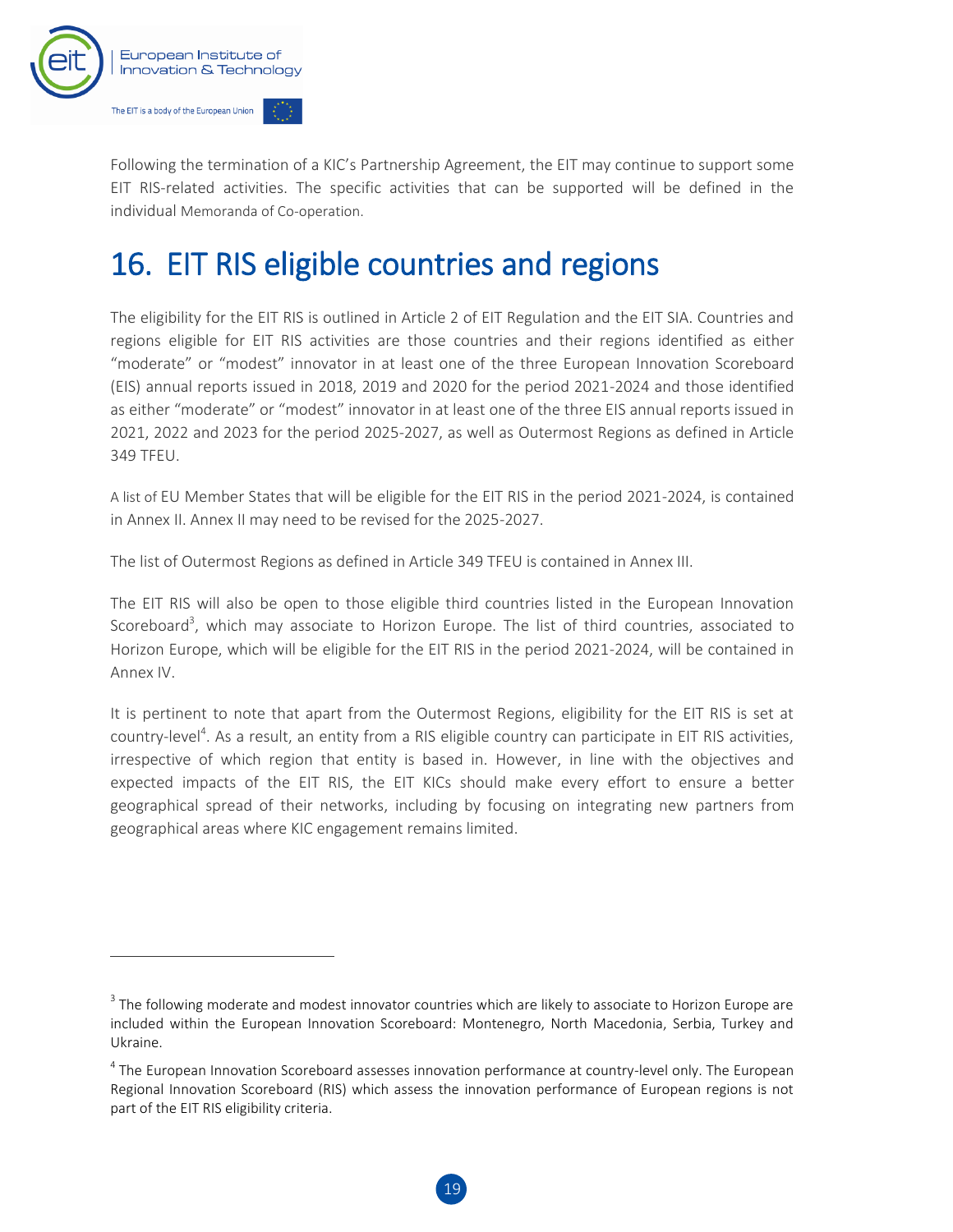

# <span id="page-20-0"></span>17. Activity update

Every six months (annually, in June and December), the EIT KICs should submit an EIT RIS activity update consisting of the following elements:

- Information on the main activities, including capacity building activities, and events undertaken, with a focus on outcomes;
- Information on the entities taking part in these activities;
- Financial data (EIT KICs expenditures) related to the respective activities;
- Details of collaborations implemented with national and regional stakeholders and entities representing the knowledge triangle;
- Main planned events in the next six months;
- Upcoming opportunities/ Calls in the next six months;
- Success stories, particularly, in terms of innovation, education, entrepreneurship, synergies, including testimonials by beneficiaries and any relevant media coverage at regional or EU level.

Additionally, on an annual basis, the EIT KICs should submit a report outlining the work of their individual RIS Hubs, covering the same requirements as the bi-annual RIS activity update. A table with details of all the EIT KICs RIS Hubs will be maintained by the EIT and should be kept constantly updated by the EIT KICs.

Reporting templates will be provided by the EIT. These updates and reports maybe published on the EIT website as well as on the websites of the EIT KICs.

# <span id="page-20-1"></span>18. Evaluation and revision of the Implementation Framework

By 2024, this Implementation Framework shall be subject to an evaluation by the EIT, based on the regular assessments related to its implementation. If necessary, this evaluation will be conducted with the assistance of independent experts. Where appropriate, changes will be made to the Implementation Framework for 2025-2027.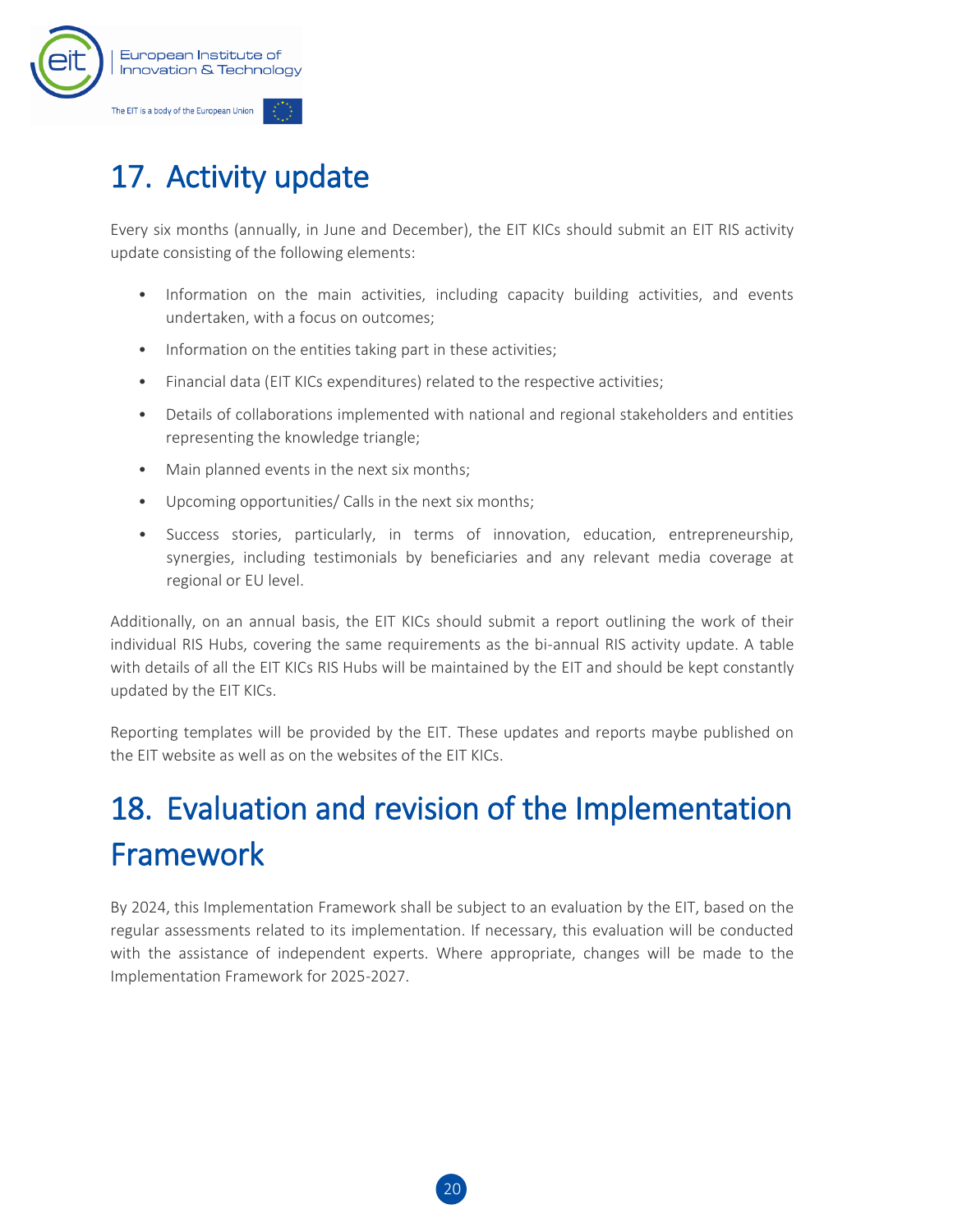

# Annex I – List of EIT RIS-related core EIT KPIs

| Code              | <b>KPIs</b>                                                         |
|-------------------|---------------------------------------------------------------------|
| EITHEO1.3 EITRIS  | EIT RIS Designed/Tested Innovations                                 |
| EITHEO1.4 EITRIS  | #EIT RIS Countries - Designed/Tested Innovations                    |
| EITHEO2.2 EITRIS  | <b>EIT RIS Marketed Innovations</b>                                 |
| EITHEO2.3 EITRIS  | #EIT RIS Countries - Marketed Innovations                           |
| EITHE03.2 EITRIS  | EIT RIS Start-ups/Scale-ups Supported                               |
| EITHE03.3 EITRIS  | #EIT RIS Countries - KIC supported Start-ups/Scale-ups              |
| EITHE04.2 EITRIS  | #EIT RIS Start-ups created of/for innovation                        |
| EITHE04.3 EITRIS  | #EIT RIS Countries - Start-ups created of/for innovation            |
| EITHE05.2 EITRIS  | #EIT RIS Start-ups created of EIT labelled MSc/PhD programmes       |
| EITHE05.3 EITRIS  | #EIT RIS Countries - Start-ups created of EIT labelled MSc/PhD      |
|                   | programmes                                                          |
| EITHE06.2 EITRIS  | Investment attracted by KIC supported EIT RIS Start-ups/Scale-ups   |
| EITHEO6.3 EITRIS  | # EIT RIS Countries - Investment attracted by KIC supported EIT RIS |
|                   | Start-ups/Scale-ups                                                 |
| EITHEO7.2 EITRIS  | # EIT RIS Graduates from EIT labelled MSc/PhD programmes            |
| EITHEO8.2 EITRIS  | # EIT RIS Participants with (non-degree) education and training     |
| EITHE09.2 EITRIS  | # EIT RIS EIT labelled MSc/PhD students and graduates who joined    |
|                   | Start-ups                                                           |
| EITHE10.2 EITRIS  | # EIT RIS Active KIC Partners                                       |
| EITHE10.3 EITRIS  | # EIT RIS Countries - Active KIC Partners                           |
| EITHE13.2 EITRIS  | # EIT RIS Success stories                                           |
| EITHE13.3 EITRIS  | # EIT RIS Countries - Success stories                               |
| <b>EITHE 16.2</b> | # RIS HEIs involved in EIT and KIC activities                       |
| <b>EITHE 16.4</b> | # RIS HEIs involved in EIT and KIC activities                       |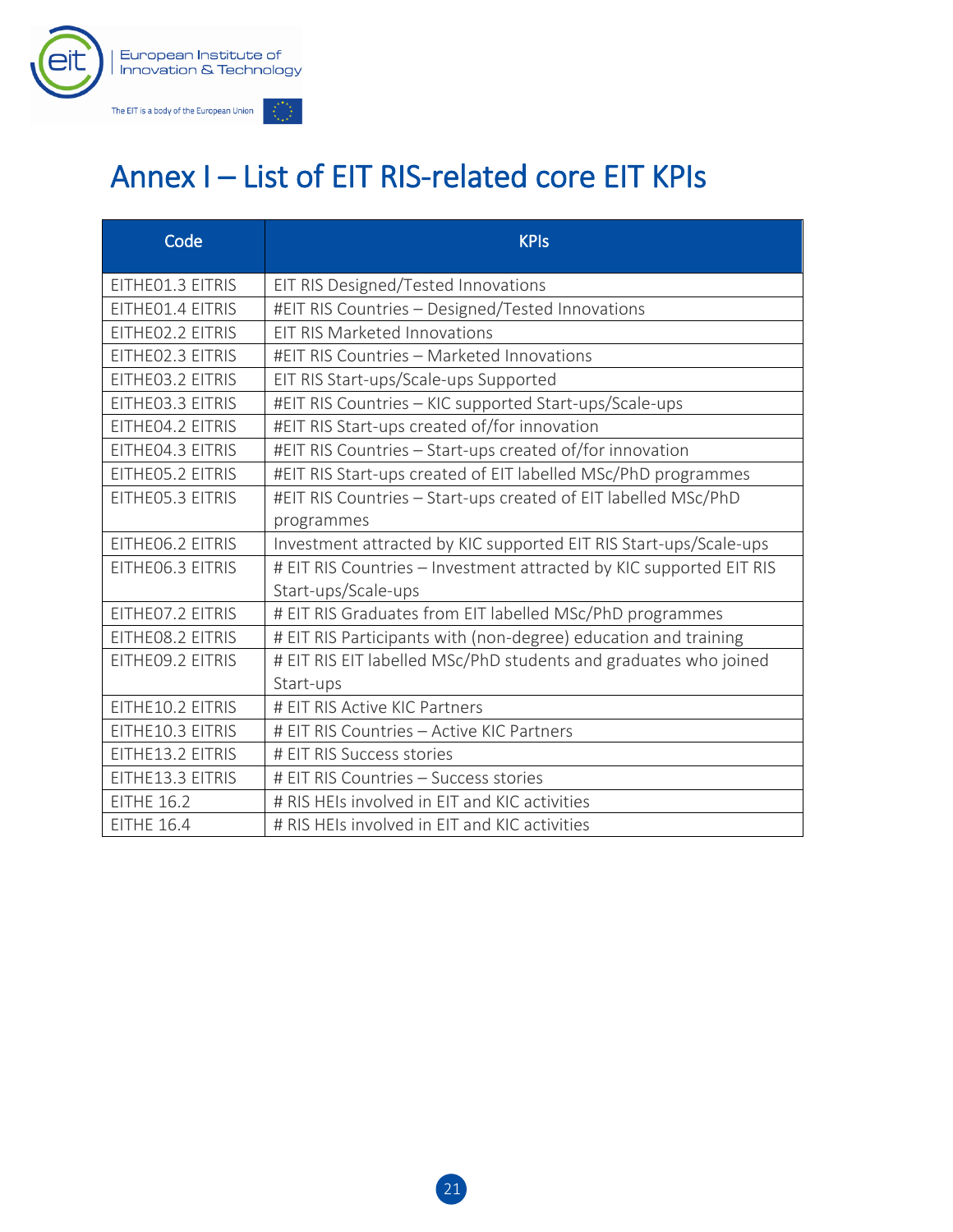

# Annex II - List of EU Member States eligible for the EIT RIS in 2021-2024

- 1. Bulgaria
- 2. Croatia,
- 3. Cyprus
- 4. Czechia
- 5. Estonia
- 6. Greece
- 7. Hungary
- 8. Italy
- 9. Latvia
- 10. Lithuania
- 11. Malta
- 12. Poland
- 13. Portugal
- 14. Romania
- 15. Slovakia
- 16. Slovenia
- 17. Spain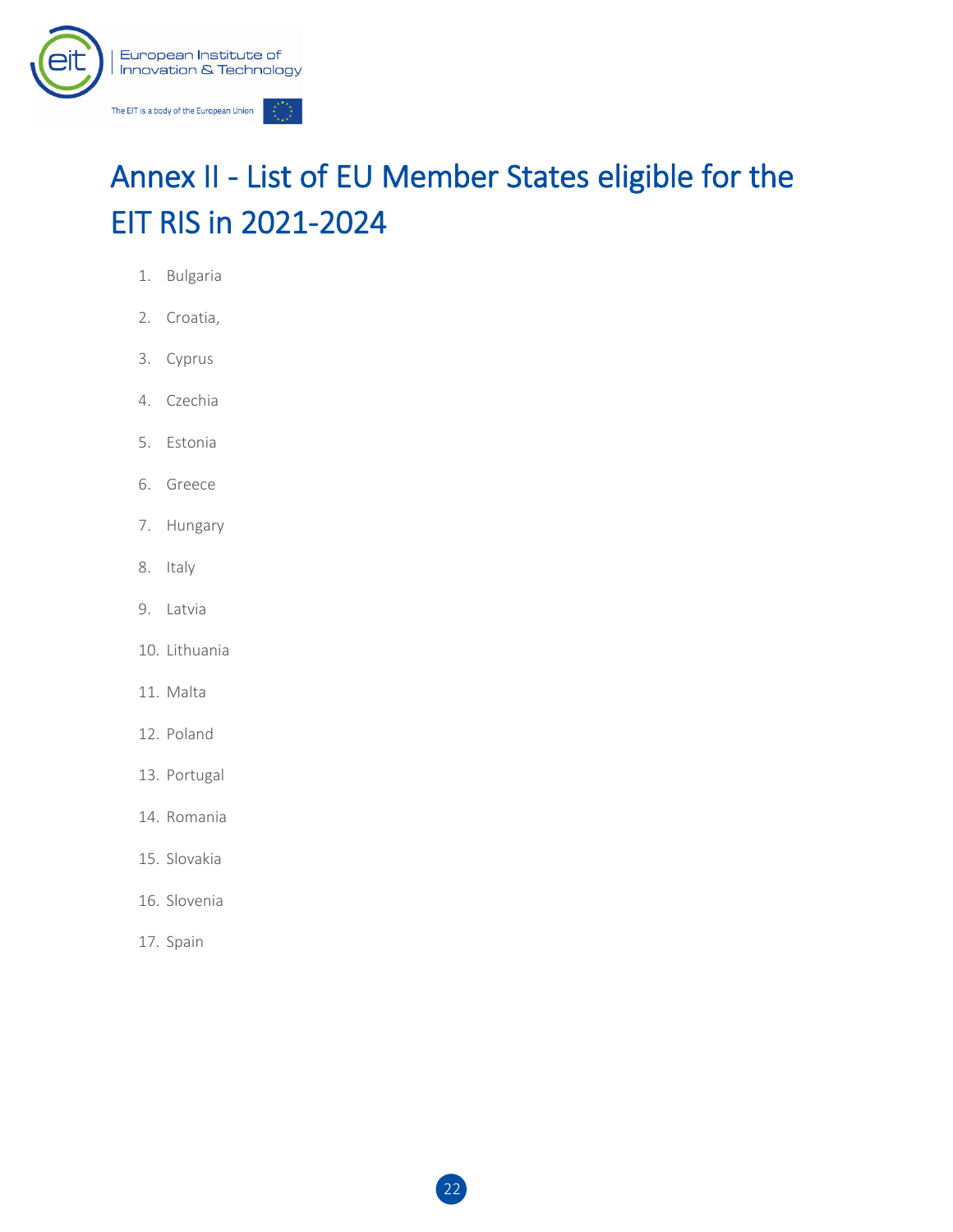

# Annex III – List of Outermost Regions as defined in Article 349 TFEU

- 1. Guadeloupe (France)
- 2. French Guiana (France)
- 3. Martinique (France)
- 4. Mayotte (France)
- 5. Réunion (France)
- 6. Saint Martin (France)
- 7. the Canary Islands (Spain)
- 8. the Azores (Portugal)
- 9. Madeira (Portugal)